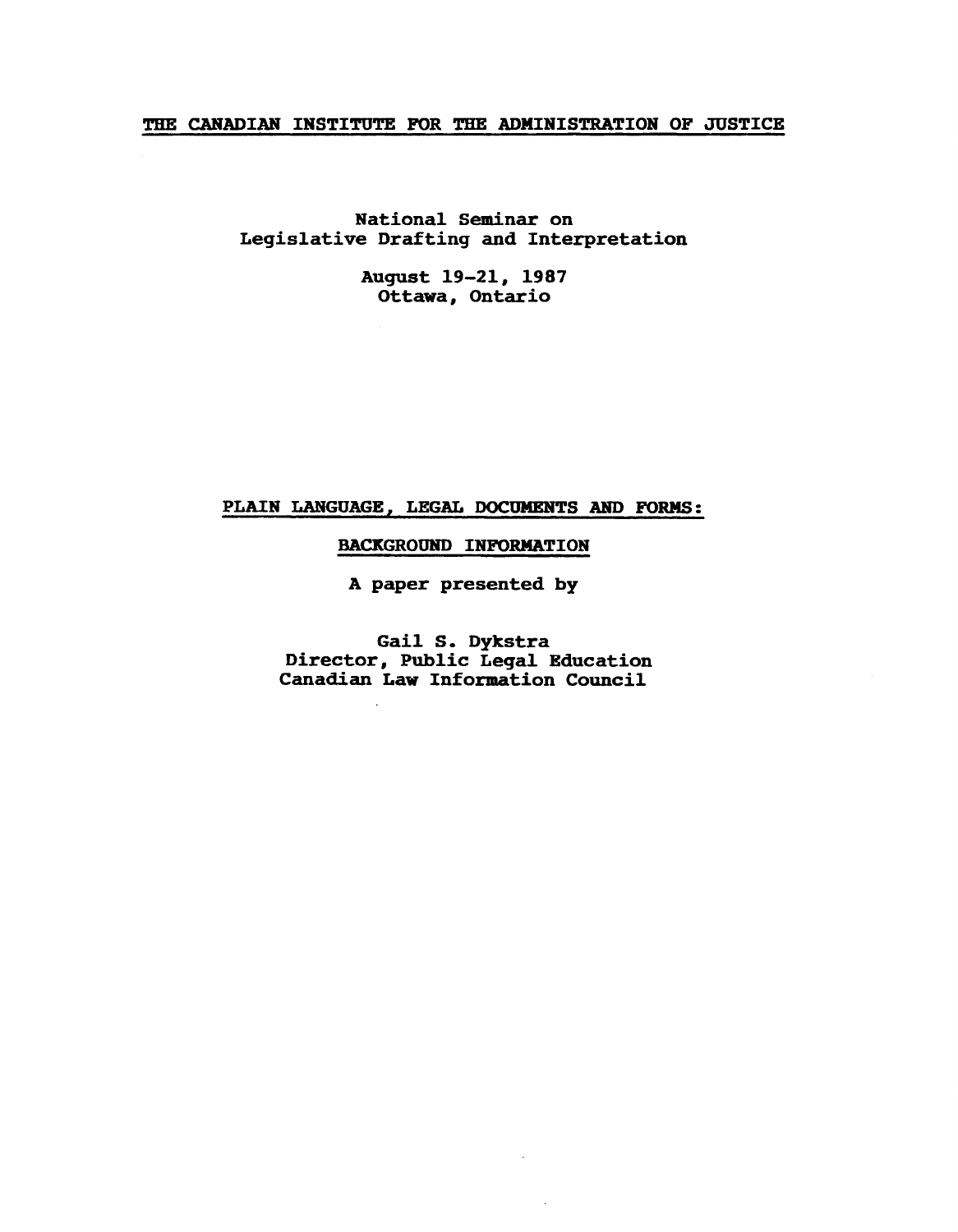#### **ABSTRACT**

 $\mathbf{r} = \mathbf{r}$ 

This paper has been divided into three sections. In the first section, the need for plain language is explained, a definition and distinctive characteristics of plain language are provided and some of the reasons for its widespread acceptance are given. The second section focuses attention on the types of documents and forms that are most frequently rewritten in plain language. Particular attention is paid to legislative involvement in plain language. The third section suggests the problems encountered by those trying to use plain language in Canada and tells what actions the Canadian Law Information Council (CLIC) is going to take to solve these problems.

The paper was prepared for the Canadian Institute for the Administration of Justice Seminar, "Legislative Drafting and Interpretation", August 19 *21, 1987.* It will be used as the basis for the discussion by the author and Roch Rioux at the section on "Plain Language Drafting".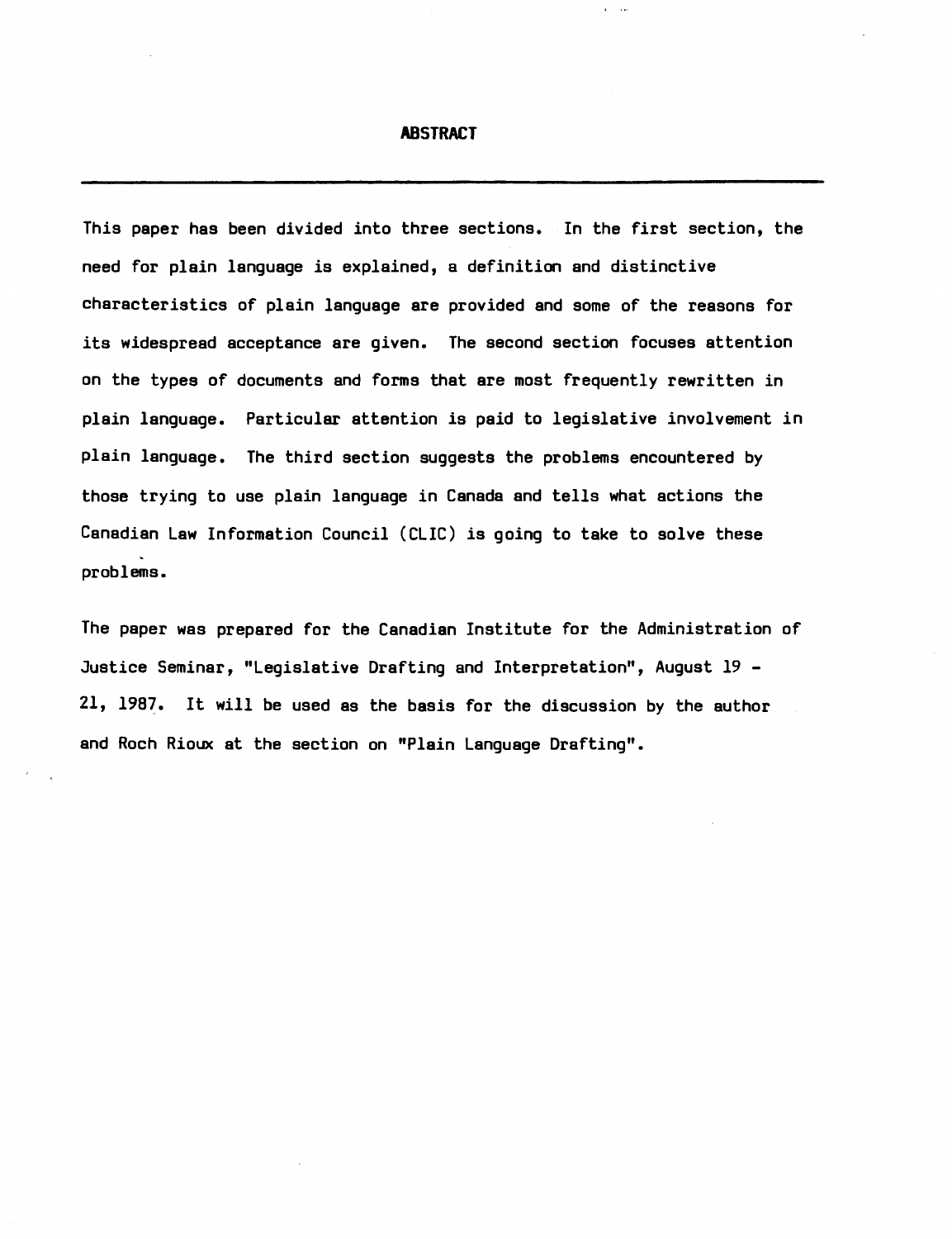# SECTION ONE

# THE PROBLEM OF ACCESS TO THE LAW

Canada's commitment to provide access to the law must include a commitment to provide accessible legal language. Efforts to provide access to information on the law are stymied by a fundamental problem: the public does not understand the language of the law. The public believes that the traditional language of legal documents puts a barrier between them and their ability to read and understand:

- \* the legal documents they are asked to sign,
- \* the warranties and explanations of the law they need to read,
- \* the legal and administrative forms they must fill out, and
- \* the regulations and statutes they want to see.

The traditional language of the law intimidates the people it is written to serve. Legal language is perceived as hindering, not helping, the public gain access to information on their rights and responsibilities. It makes understanding, much less acting on these rights and responsibilities, far more difficult than it should be.

Some groups within the population are particularly disadvantaged by complex legal language: native persons, the poor and newcomers to Canada. In addition, the number of functional illiterates is growing, and their inability to use everyday legal documents and forms presents a major

 $-1-$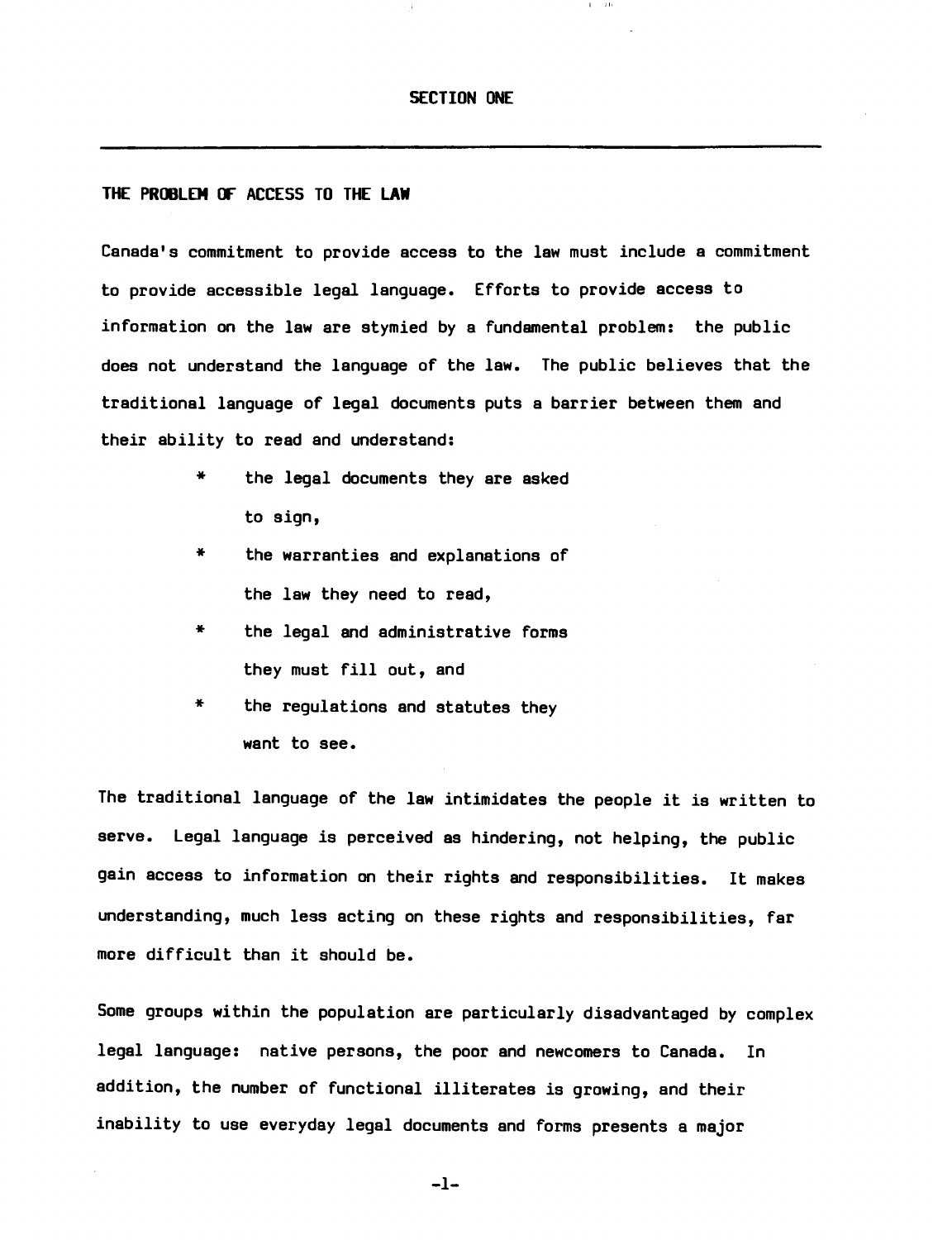problem for Canadian society.

Because the traditional language of the law isn't easily understandable, the public has trouble using that language to express its ideas, concerns and priorities about our laws and legal system. The public cannot fully participate in the law reform dialogue if, by its language, the law remains hidden or intimidating.

 $\Gamma = 110$ 

# **PlAIN LANGUAGE AS A SOlUTION**

The language of the law should be a bridge between the public and the law. Plain language can provide that bridge.

Plain language marries content and format to create documents that can be understood by anybody. It is an approach to writing that is more successful in helping readers understand what they're reading than is a more formal and traditional style of writing. It has been used successfully to translate technical or complex ideas in medicine, science and engineering into information accessible by all.

Applying plain language to legal writing can create a revolution in the way consumer documents, forms, regulations and even statutes are written. The objective is to create legal language that can be understood by the public so that information on the law can be communicated as effectively as possible.

 $-2-$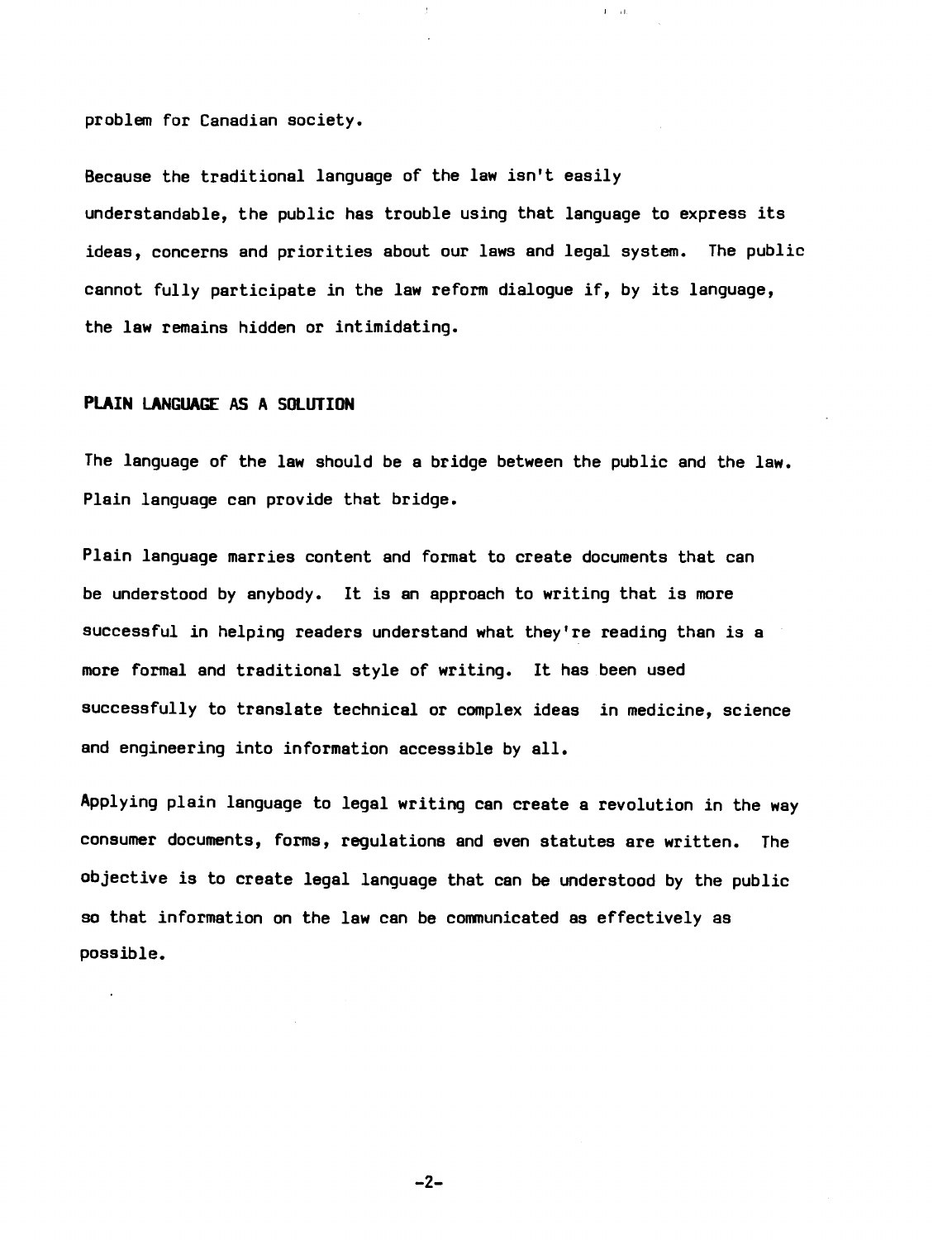The plain language approach to legal writing\* creates documents that:

 $\bar{J}$ 

 $1.1-1.1$ 

- \* are written in language that is appropriate for the needs of the reader and the purpose of the document,
- \* are designed so that important information can be easily located,
- can be understood the first time they are read, and
- are legally binding. \*

Plain language promotes both intellectual and physical access to the law and law reform. It helps people know and appreciate the message of law and it complements attempts to provide physical access to information on the law through legal aid, public legal education activities, government information services, advocacy services, and volunteer efforts.

\*For detailed explanation of plain language, see Plain Language and the Law: CLIC's Background Documents, published by CLIC in 1985, or the books and articles listed in the bibliography of this paper. New publications of note are: Legislation, Legal Rights and Plain English (Australia, 1986);<br>Forms Design: An International Perspective (U.K., 1987) Plain English and the Law (Canada, 1986) and Plain Words for Consumers (U.K., 1984).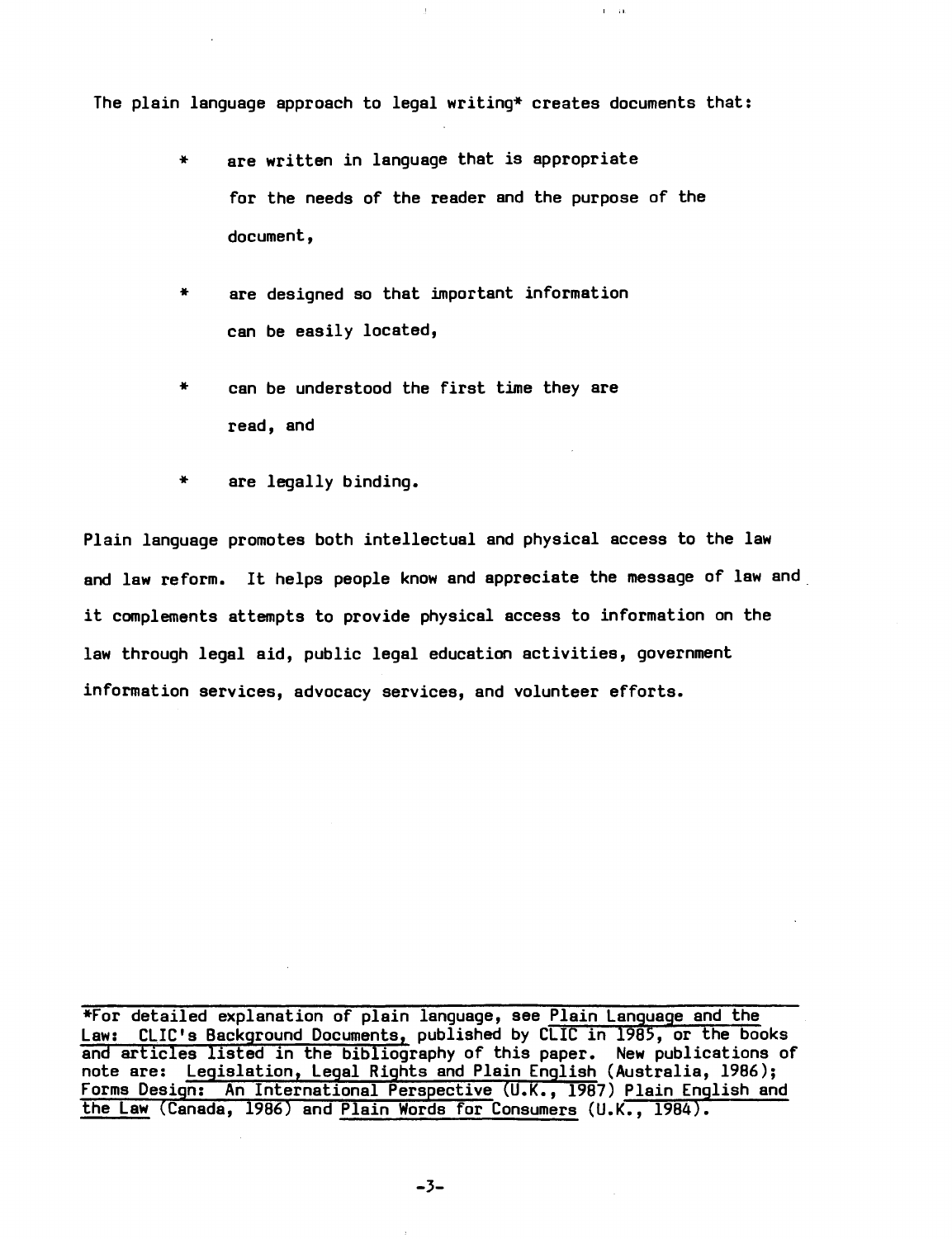#### RUlES

Writing is a process. It involves planning what to write, selecting and organizing the content, writing, reviewing and revising a draft and evaluating the product. Using a plain language approach to creating legal documents also involves using a process. It is exactly the same process, with additional guidelines to help the writer make sure that the information on the law will be clearly and easily understood. The additional guidelines recognize that the language of the law can pose special problems for the public and the traditional layout of legal documents does not help readers find or understand information.

 $\mathbf{r} = \mathbf{r} \cdot \mathbf{r}$ 

Experienced users of the plain language approach have prepared rules or guidelines for writers of legal documents. Mellinkoff lists seven rules, Wydick has eight. Redish recommends six steps, Goldfarb and Raymond describe ten rules to follow. A Canadian drafting expert, Robert Dick, details thirty-three rules.\* The number of rules may vary but the principles stay the same from expert to expert.

\*There isn't enough space to list all of the plain language legal writing rules, much less provide a side-by-side comparison. The manuals that describe the rules are easily available and essential reading for everyone interested in legal writing lMellinkoff, 1982, xvii; Wydick, 1985,(i-ii); Redish, 1981, 2-28; Goldfarb and Raymond, 1982 130-158; Dick, 1985,  $ix-xi$ ).

 $-4-$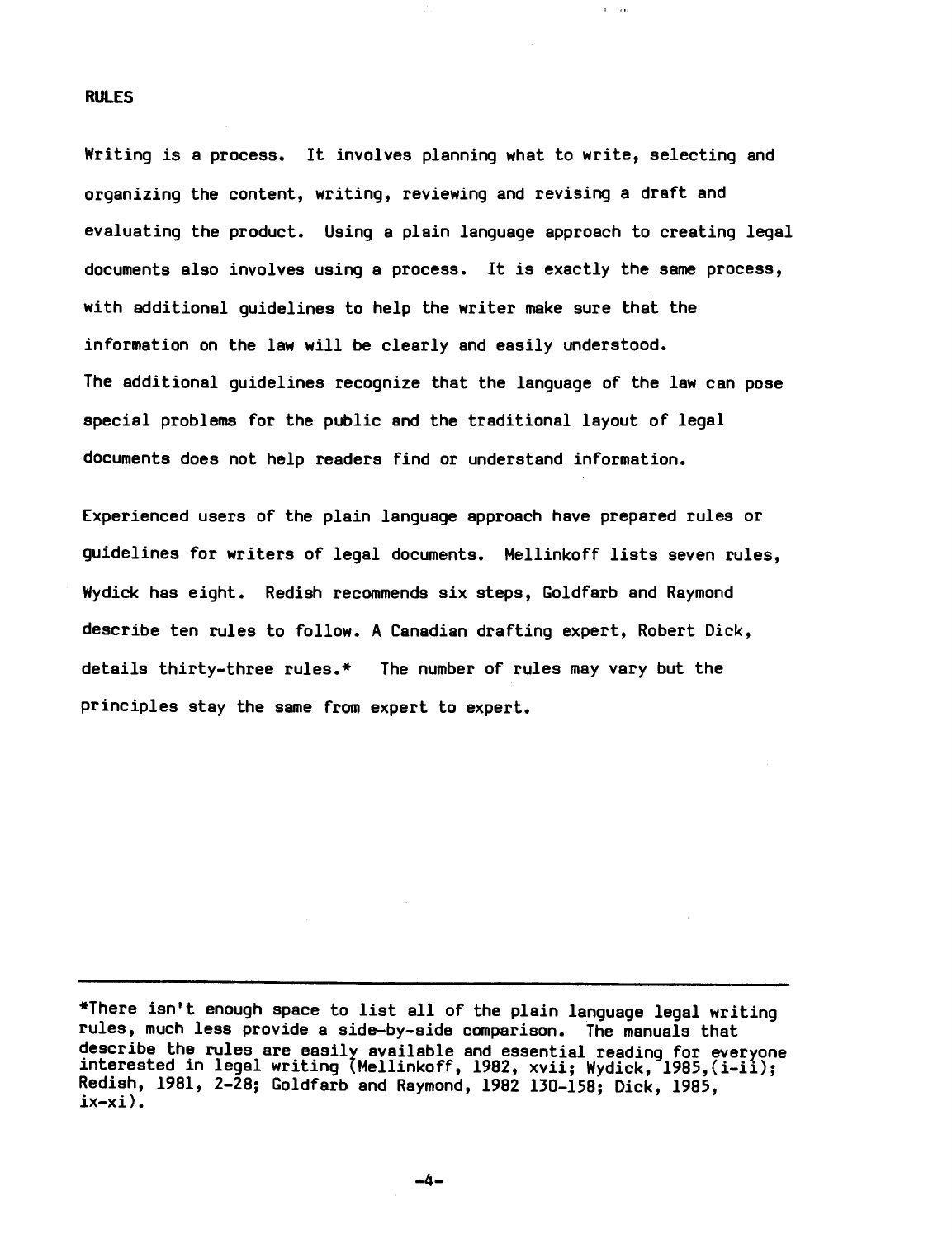What is different about plain language from the standards of good writing everyone hopes to achieve? Modern legislative drafting, contract preparation and form design techniques all call for clarity in the use of language. The difference between normal writing and plain language is that the readers' need for information always takes precedence in plain language.

 $I = II$ 

For example, a booklet on small claims courts in Ontario might begin, "The Small Claims Court system is a division of the Ontario provincial court system and is properly called the Provincial Court, Civil Division." The booklet then spends three paragraphs describing the court system in Ontario.

There isn't anything wrong with learning how the courts work in Ontario. There is nothing difficult to understand about the first sentence of that booklet. There's only one thing wrong with it: nobody cares. Readers looking for information on how to sue someone don't care whether or not the the court is called "small claims" or "provincial court, civil division". The opening sentence in that brochure was written from an adminstrator's perspective.

All too often legal documents and administrative forms are written from the perspective of the writer's need to inform, rather than the reader's need to know. The right of the audience to inform themselves is paramount, overriding the writer's need to publish or gather information.

> The central platform of the plain language movement is the right of the audience - the right to understand any document that confers a benefit

> > $-5-$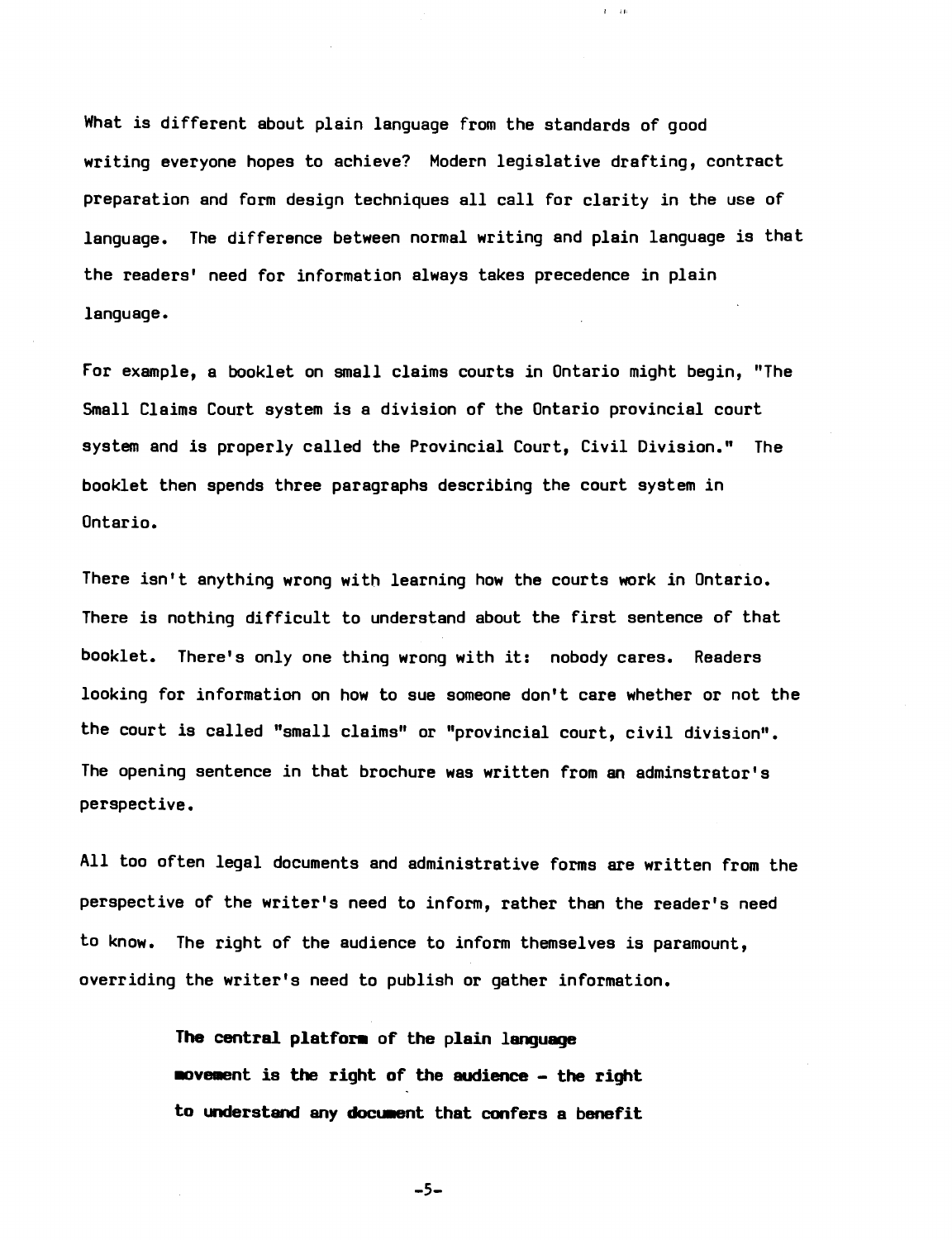or imposes an obligation. Due consideration of audience should be a feature of all documents. Sadly, however, much official writing largely ignores the needs of the audience. Official writers can forget that it is their obligation to aake their asteria! accessible to their readers. It is not the readers' responsibility to have to labour to discover the meaning. Plain English has brought the audience back into the sights of the writer. reminding us again of the ethical dimension of writing. Documents are not equitable if they cannot be understood by all parties who have to read them.

 $\mathcal{F}$ 

 $\Gamma=2.6$ 

law Reform Commission of Victoria (1986) p. 3.

Plain language is not a vocabulary exercise. It is not the simple replacement of 'bad' words (legalisms, foreign phrases, negative words, triplets, long words) with 'good' words (short words, common words, positive words). Vocabulary can be a problem, but vocabulary can be learned. If terms of art are essential to the meaning of the document, then a term of art can be used. It is the style of legal writing more than terms of art that confuse and intimidate.

Research has discovered that the public has more problems with the unfamiliar organization of text in legal documents, the difficult sentence structure and the lack of a shared context than they do with the vocabulary of the law. Unfamiliar patterns of capitalization, punctuation, paragraph structure and indentation combine to create barriers to understanding the

-6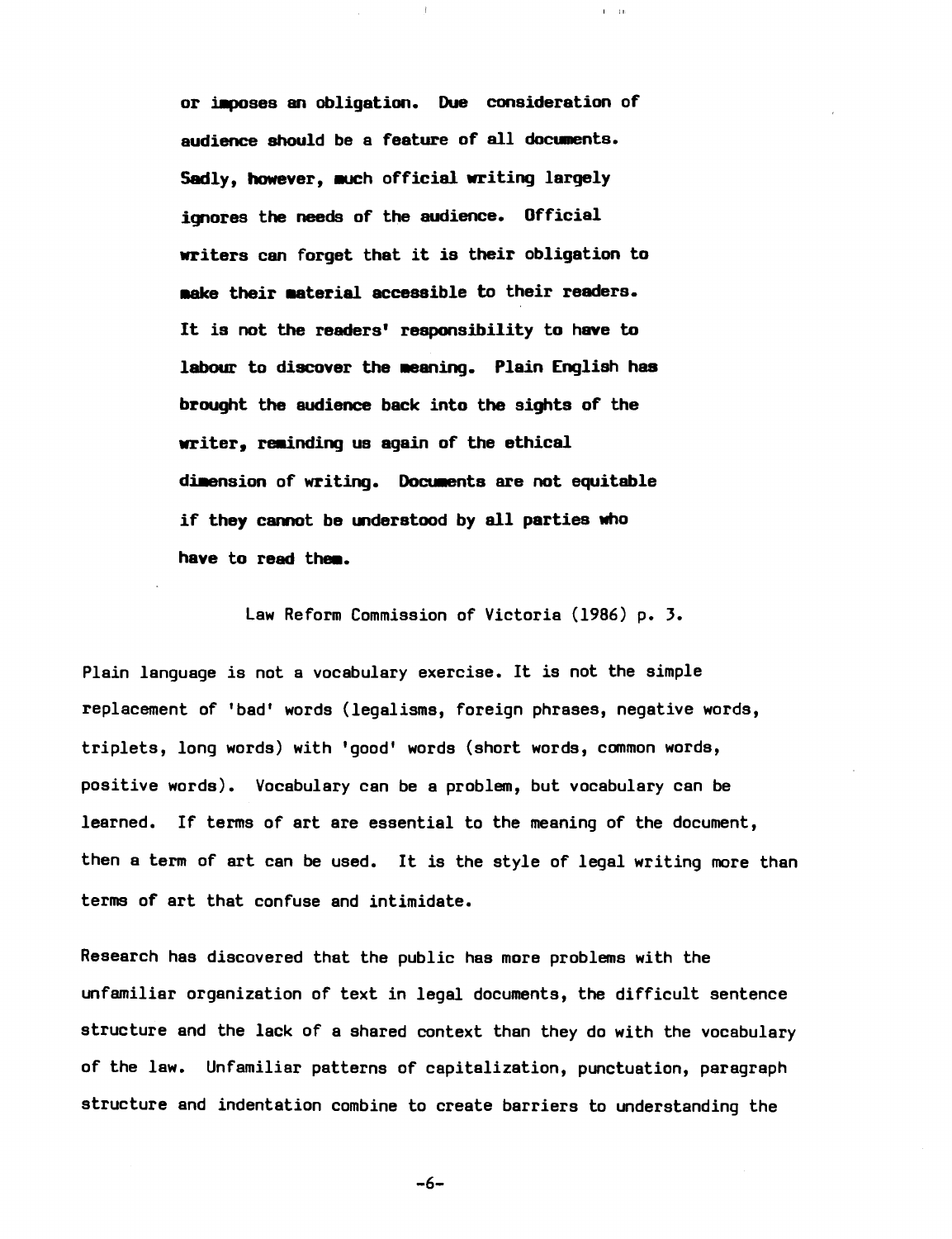legal document. Readers frequently can't figure out what action they are supposed to take after reading a legal document (especially regulations) because the writing style is devoid of actions and doesn't identify the actors.

Δ.

! Iii

# CHARACTERISTICS or PLAIN LANGUAGE

Plain language is based on the principles of clear writing as set out in books of composition such as Strunk and White, The Elements of Style.

Plain language looks for problems people might have in trying to understand legal language and legal documents.

Plain language uses language and layout to develop solutions to the problems.

Plain language uses ordinary speech unless there is a compelling reason not to use it.

Plain language uses

- short sentences or, if needed, a mixture of sentence lengths to clearly explain an idea,
- normal punctuation, capitalization and paragraph structure, action verbs, the active voice and the present tense,
- pronouns to indicate the reader and any other individuals or institutions in the document.

Plain language helps the reader understand the meaning of the document by using stories, scenarios and examples of action that must be taken, by whom, when and for what reason. It takes advantage of the research that has been done to find out how people learn: how information is processed and what techniques can be effective in enhancing the learning process.

 $-7-$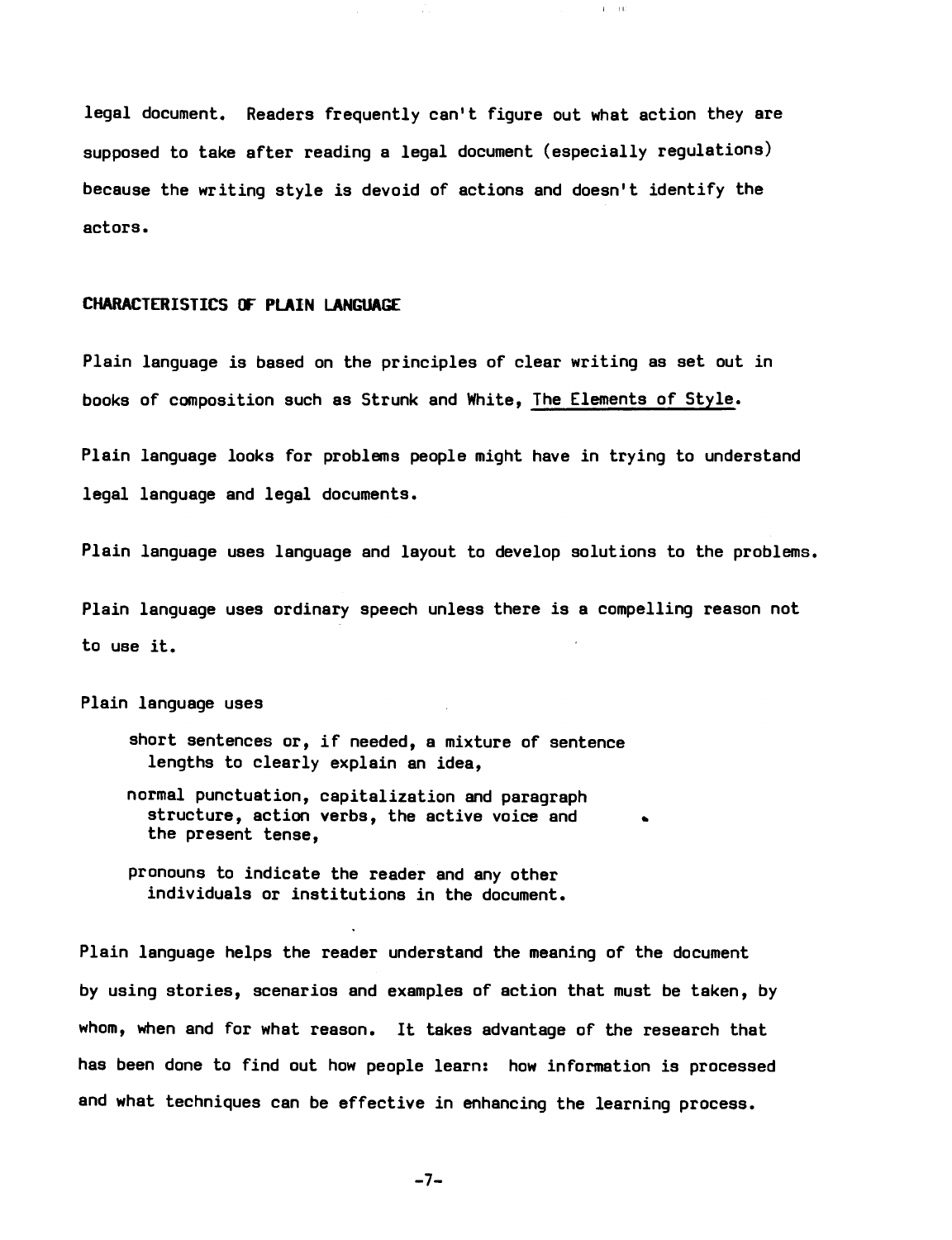#### SECTION TWO

 $\Gamma = 140$ 

# USES FOR PLAIN LANGUAGE

#### Plain language has been applied to

- \* consumer contracts, residential leases and personal insurance policies
- \* legal and administrative forms prepared for public use
- regulations
- statutes \*
- bylaws
- \* explanations of the law and government services prepared for the public.

This section of the paper will look at the plain language experience with these documents with particular emphasis on legislative involvement *in* the plain language process. This paper can only point out major developments and must leave the detailed explanation to other books and papers. The bibliography at the end of this paper lists many excellent survey articles on plain language. The Canadian law Information Council has collected many other books, papers, unpublished documents and research reports on this area. Readers interested *in* learning more about the subject are urged to contact ClIC.

-8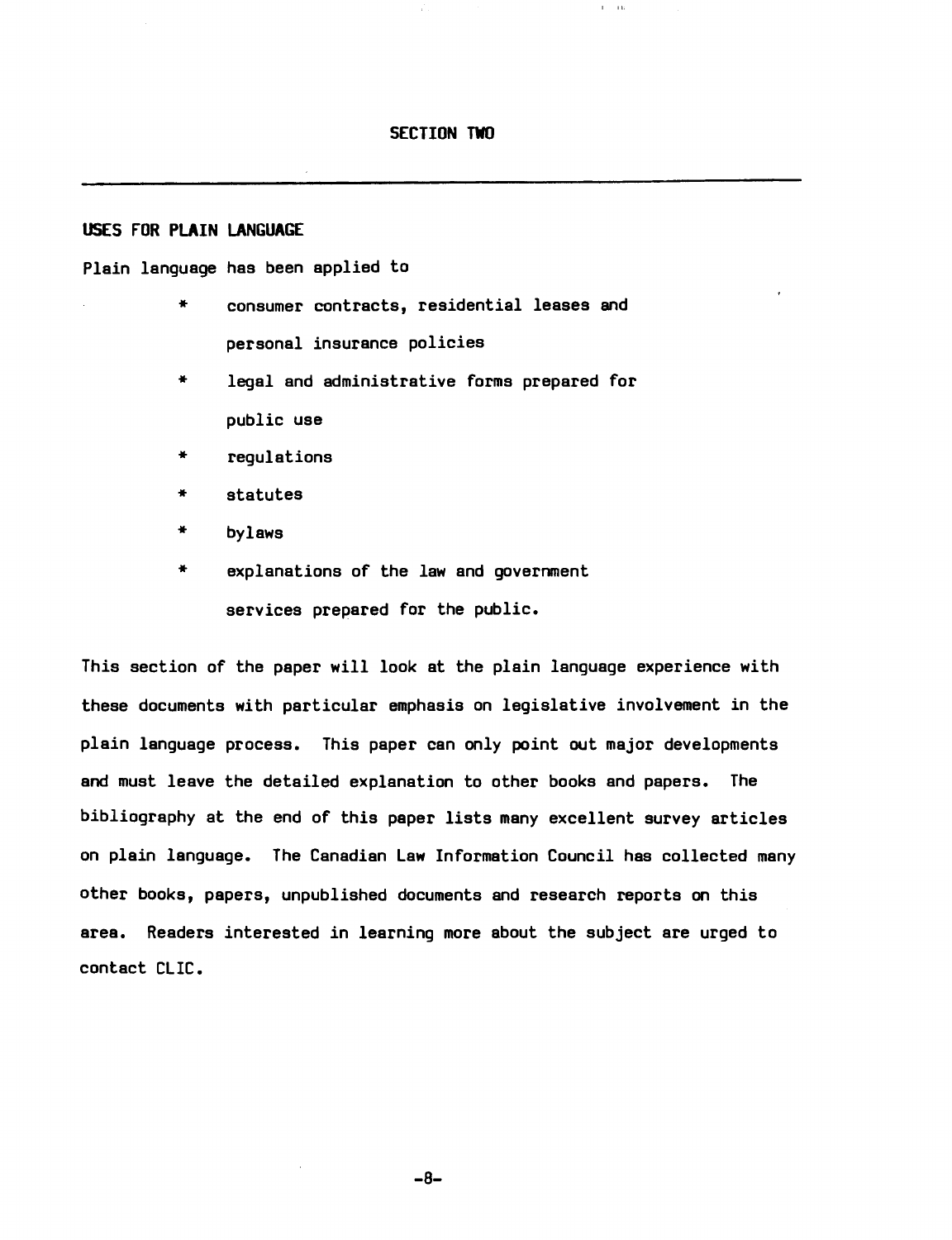# CONSUMER CONTRACTS

The idea of plain language has been around for a long time.\* In the past there were attempts to mandate change, but they lacked a catalyst that would propel the concept of plain language into the public consciousness and encourage writers of the law to develop the skills necessary to change their writing habits.

I IIi

The catalyst in the modern history of plain language was the consumer movement that developed in the United States in the 1960's and 1970's. Because of the enormous increase in government regulation, the amount of paperwork (largely forms) and the infusion of law into every aspect of daily life, a plain language approach to writing the law was seen as the only way to communicate essential information on the law to the public.

Of particular interest to the consumer movement were the types of contracts signed every day by the public for goods and services. It was strongly felt that in a balancing act between the consumer and business, business had all the power and the scales were unfairly tipped in its favour. Consumers were seen as powerless even though they had signed contracts because their inability to understand the language of the contract meant they couldn't stand up for their rights.

The traditional reliance on common law remedies regarding misuse or careless use of language in contracts was seen as ineffectual and biased in favour of big business. Early U.S. attempts to create a more balanced

 $-9-$ 

<sup>\*</sup>There are any number of excellent articles outlining the history of plain language. See Redish, 1986, Felsenfeld 1982/2, Foers, 1987, Eagleson 1986, Mellinkoff, 1982, and especially Blake et aI, 1986. In addition, the Canadian Law Information Council published an introduction to plain language and an overview of current activities in 1986.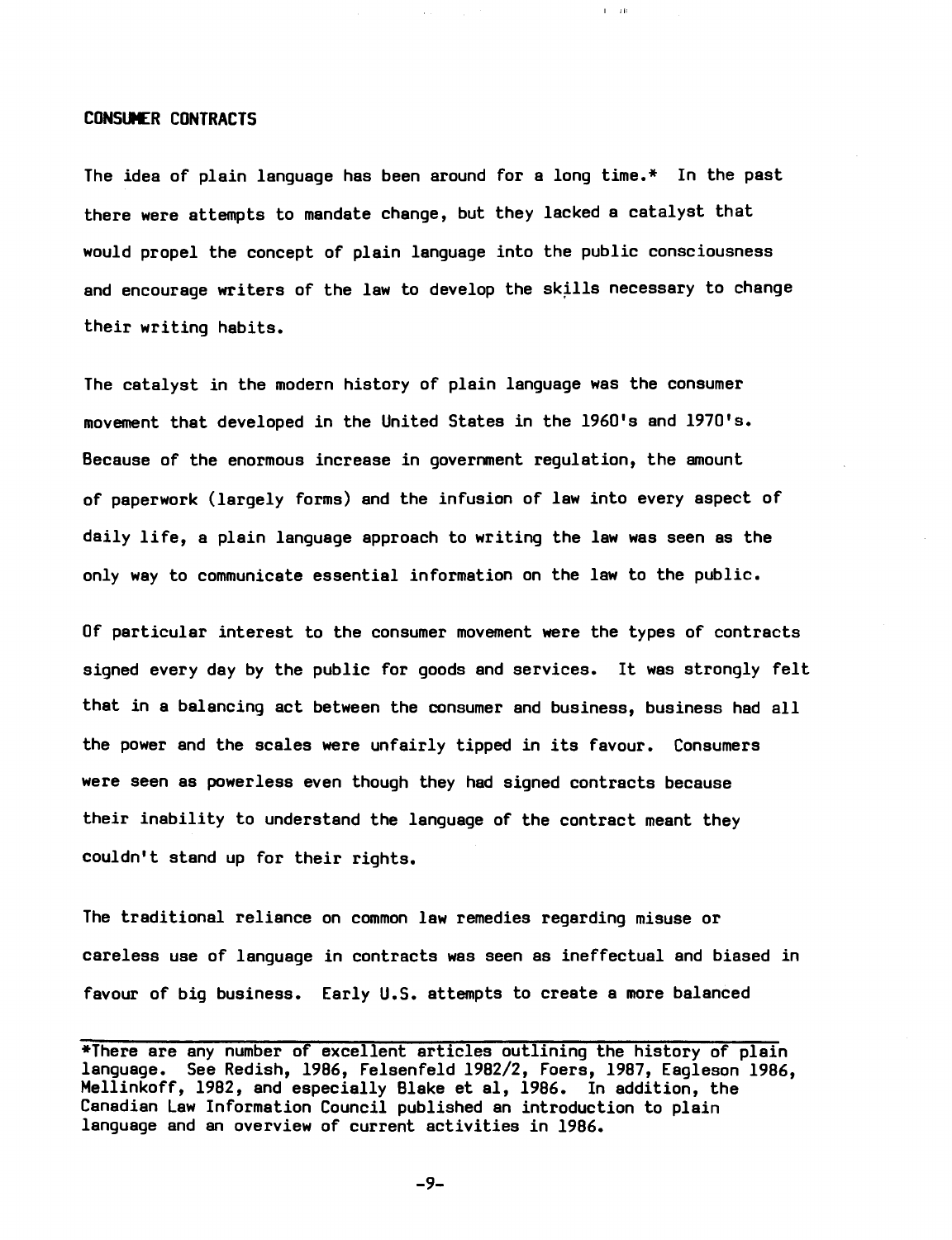consumer-business relationship concentrated on increasing the amount of information available to consumers. The assumption was that with more information consumers would make better decisions and avoid some of the common preventable legal problems. By the 1970's it became clear that the problem was not just the amount of information; it was also the clarity of the information being provided to consumers.

 $\mathbf{r} = -\mathbf{r}$  is

In some countries, for example the U.K., Canada and most of Europe, the free market for goods and services was seen as the appropriate way to right the information balance between conaumers and business. Goods and services sold with understandable contracts would prevail; confusing contracts would deter consumers from selecting products from companies that do not provide plain language contracts.

In the United States, a more interventionist approach was adopted by the federal government and some states. Plain language laws were passed calling for clear and concise language and easy to read formats in consumer contracts, leases and personal insurance contracts (life, home).

# **STATUS (F PLAIN LANGUAGE LAWS**

As of July 1, 1987 nine states have passed plain language laws.\* Generally these laws apply to residential leases and consumer contracts for goods and

\*CLIC surveyed the status of plain language legislation, regulations and resolutions in June 1987. Detailed information on each state's legislation/regulations is available from CLIC. This information will be updated regularly and information on current Canadian activity added.

States with plain language lawa include: New York (1977), Connecticut and Maine (1979), New Jersey and Hawaii (1980), Minnesota and West Virginia (1981), Montana (1985 amended 1987), and Oregon (1987). The state of South Carolina passed a resolution regarding plain language *in* 1979. Sometimes South Carolina is included in the total of states with plain language laws.

 $-10-$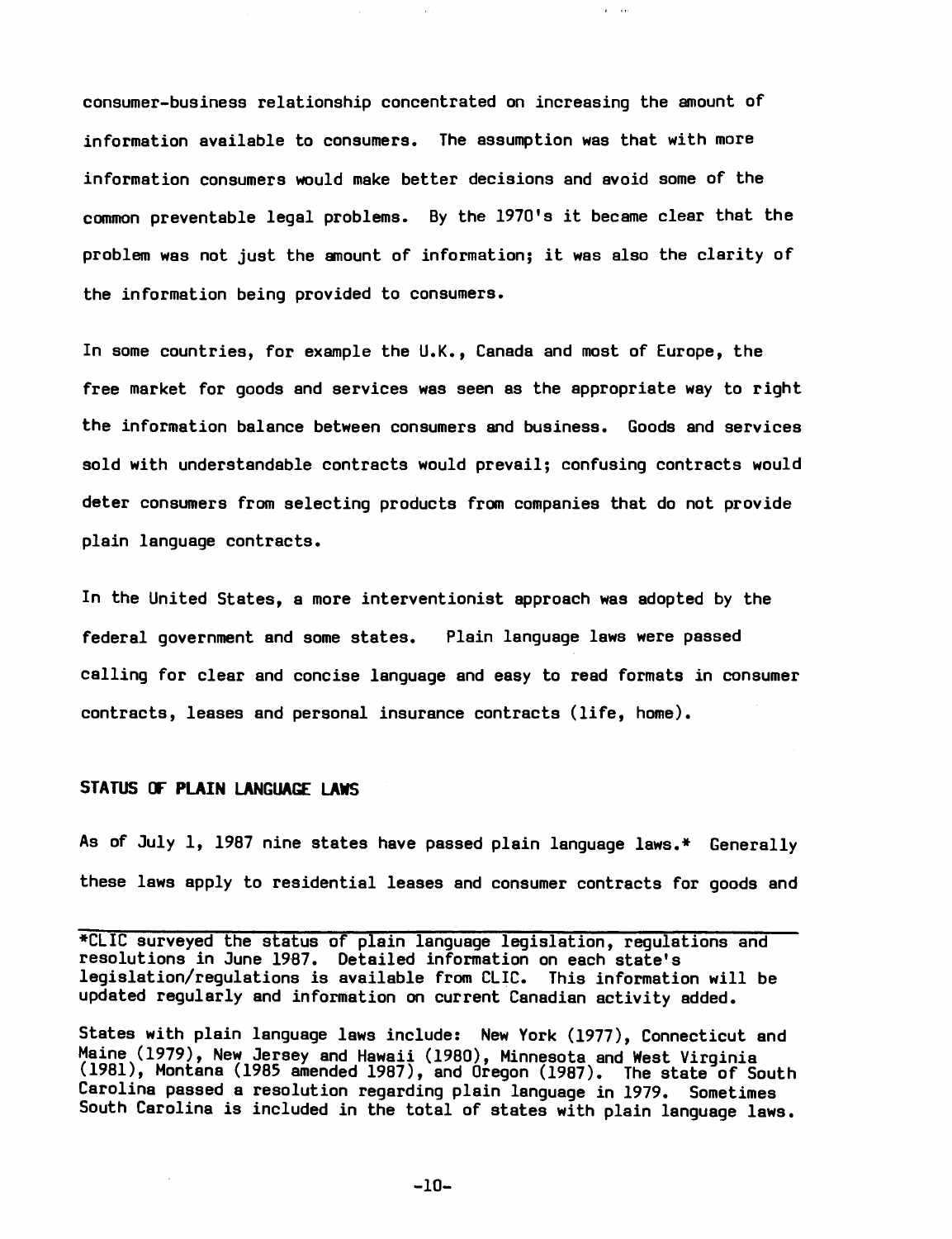services that fall within a specific dollar amount. \$25,000 and \$50,000 are the most frequently cited numbers. In some states life, health or home insurance are covered; in other states these are excluded. (See the discussion on insurance later in this paper).

 $\tilde{L} = 110$ 

Typical wording of the statutes calls for

... plain and clear English which can be readily understood by the public - Maine

5 Me. Rev. Statutes Annotated 8002 9 (1986 Suppl.)

.. every consumer contract shall be written in a clear and coherent manner using words with common and everyday meanings and shall be appropriately divided and captioned by its various sections ... - Minnesota

325G.29 Minnesota Plain language Contract Act

The states' statutes can be put into two categories. A minority of . statutes call for objective tests to determine appropriateness of the contract or lease. The majority of statutes call for subjective tests that provide general guidelines, but do not count number of words in a sentence or number of sentences in a paragraph in determining the appropriateness of the contract.

> ••• Specific quidelines and a readability formula way appear to be objective and to ease the burden of drafters, but they do not ensure comprehensibility and cannot be used as rewriting guides ... The general approach, on the other hand, gives business a few loose guidelines.

> > Plain words for Consumers (1984, 34)

-11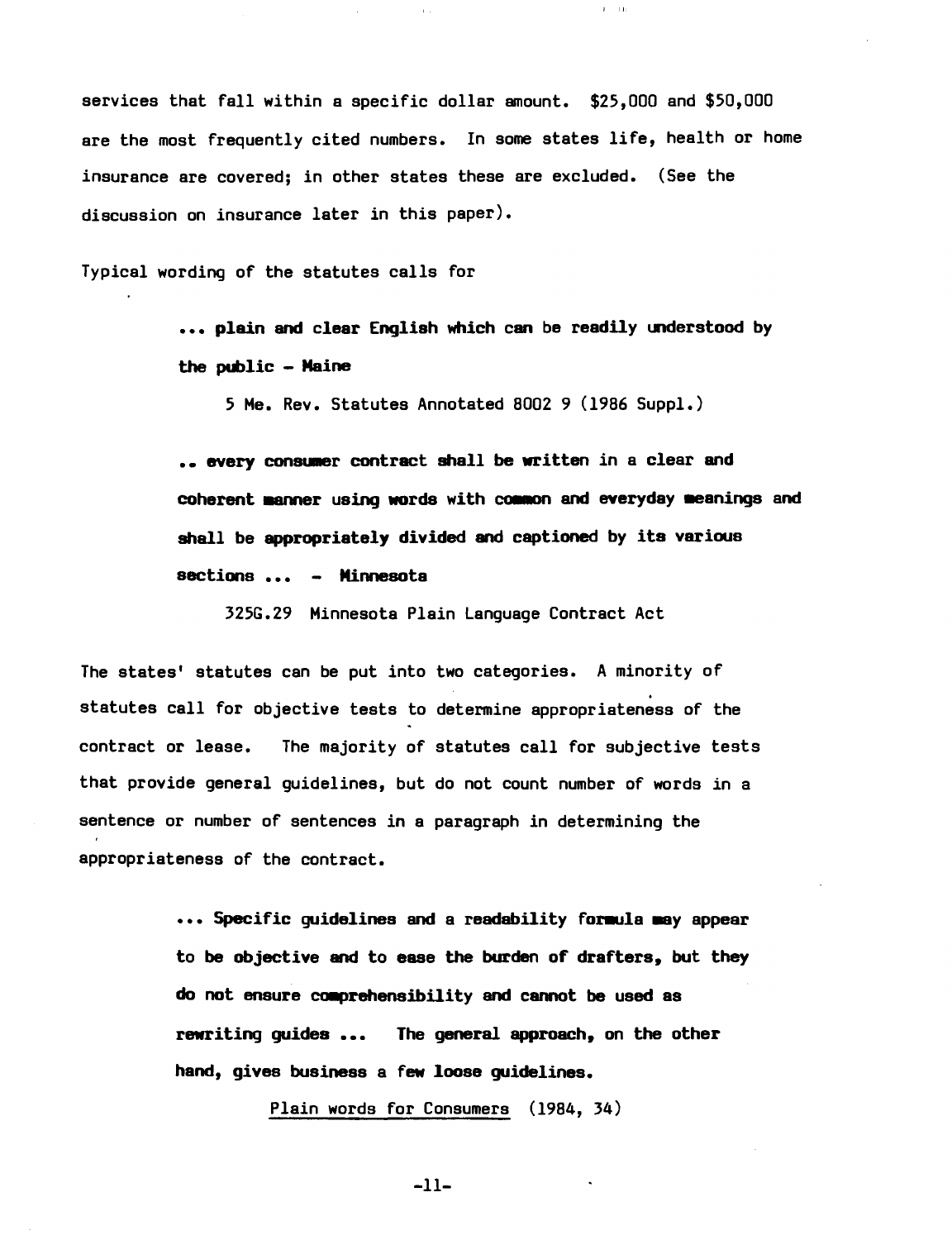Opposition to these laws was originally based on three points:

- \* The statute would cause unnecessary litigation and clog the courts,
- \* The costs of compliance would be large and impose unfair burdens on small businesses *in* particular,
- \* Contracts and leases are so complex they must stay *in* traditional legal language.

The litigation has failed to materialize. The cost of compliance has become a standard business expense. As for the argument about traditional legal language, that argument will probably continue into the twenty-second century.

Current opposition to plain language laws concentrates on criticizing the objective test standard as unworkable. Harold Lloyd's article in the Law Library Journal, "Plain Language Statutes: Plain Good Sense or Plain Nonsense?", is characteristic of those who feel these statutes are unworkable and unwarranted. He does, however, feel plain language statutes might be an impetus to the better drafting of statutes and regulations.

> Although private law subjective plain language statutes would not suffer from the unique problems that plaque statutes which simply focus upon words simpliciter, such statutes, of course, would be subject to the

> > $-12-$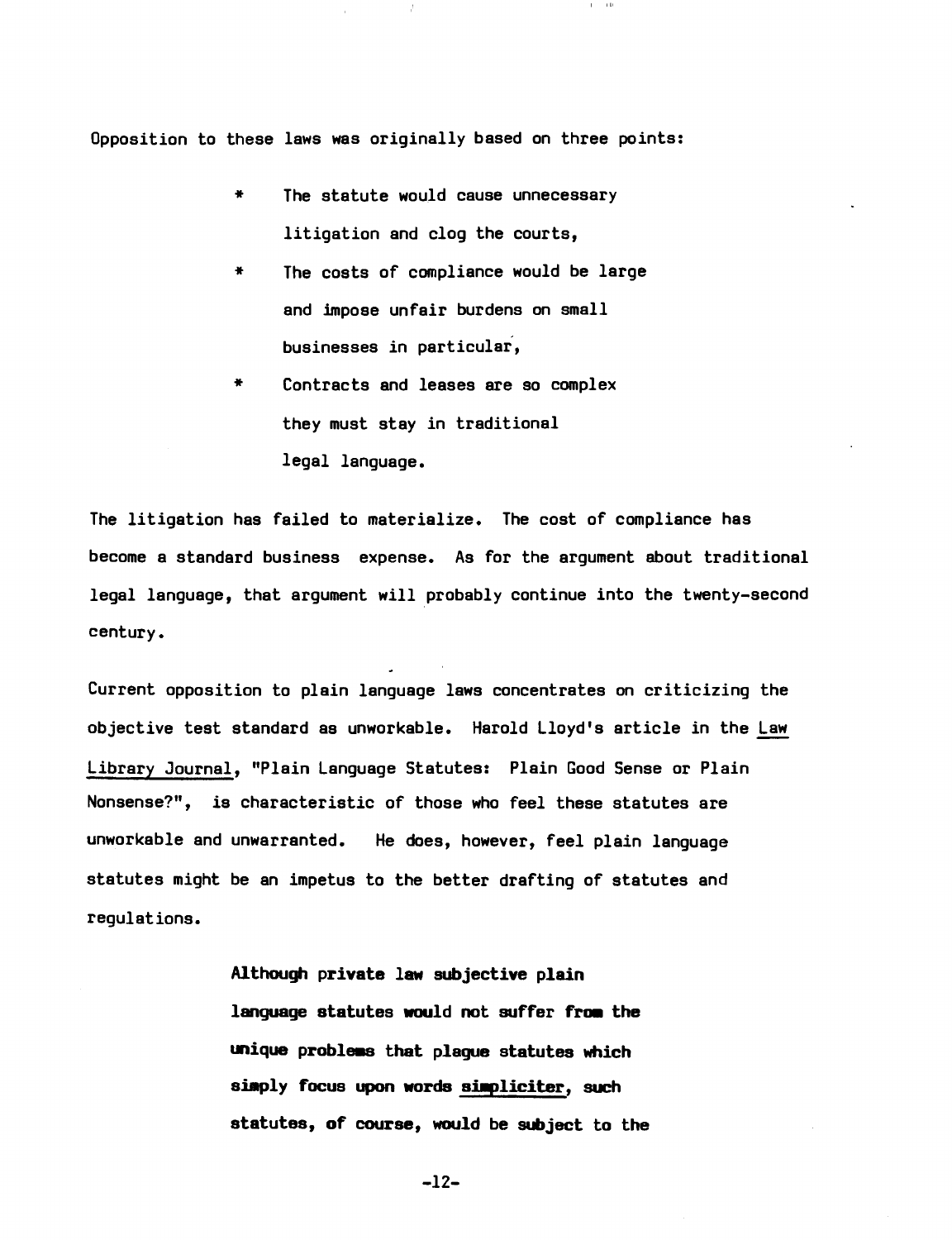market force, economic experimentation, and transcendency objections discussed supra and, • for these reasons, would prove unacceptable. However, in one area of public law, subjective plain language statutes might be welcome: requiring legislation and rule making to be clear and effective.

 $\bar{I} = 10$ 

Lloyd, p. 694

#### UNIFORM PLAIN LANGUAGE LAW

In the United States a uniform plain language law has been proposed and is currently being considered. The proposal for a "Uniform Consumer Clear Information Act" states:

> The purpose of this act is to assure that individuals who contract with professionals respecting goods, services or money will be more adequately infomed of the rights and duties fixed by the forms they sign.

> The supplier ... shall provide an agreement that is sufficiently clear using, so far as practicable, words with common meanings; is appropriately divided into sections and paragraphs and captioned by headings; and uses IO-point or larger type, with at least one point of leading between lines, and ink that contrasts sufficiently with the paper.

> > $-13-$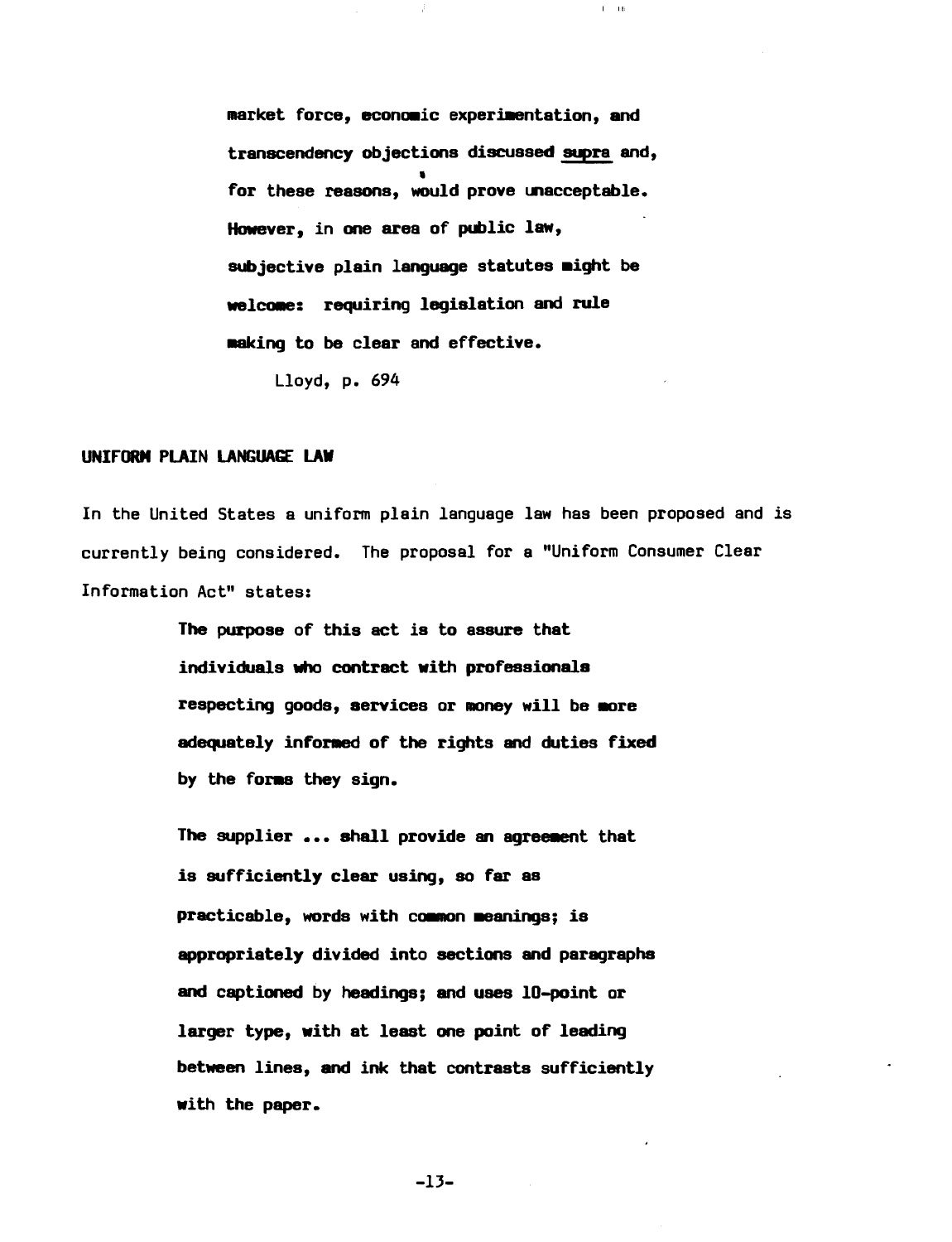A needed technical term may be used whenever there is no satisfactory clear substitute.

 $\hat{f}$ 

 $\Gamma = 10^{\circ}$ 

In determining whether an agreement complies with (the act> a court shall take into account such specific deficiencies as

- \* ambiguity
- \*' W1Warranted vagueness
- \* synonyms or other redundancies
- \* double negatives
- \* exceptions to exceptions
- \* exceptions expressed in smaller type
- \* over-use of nominalizations where equivalent verbs are available
- over-use of the passive voice \*
- \* unnecessarily long sentences
- \* awkward arrangement

Draft Uniform Consumer Clear Information Act, supplied to the author by George Hathaway, Counsel, Detroit Edison and Chair of the Michigan Bar Association's Plain Language **Committee** 

The basic fine proposed by this act is \$50.00 plus damages and lawyers' fees.

Reed Dickerson, Indiana University, is a recognized expert in legal drafting. His support for the uniform law is based on the growing problems faced by companies attempting to meet different standards and tests of plain language as more state legislatures pass plain language statutes.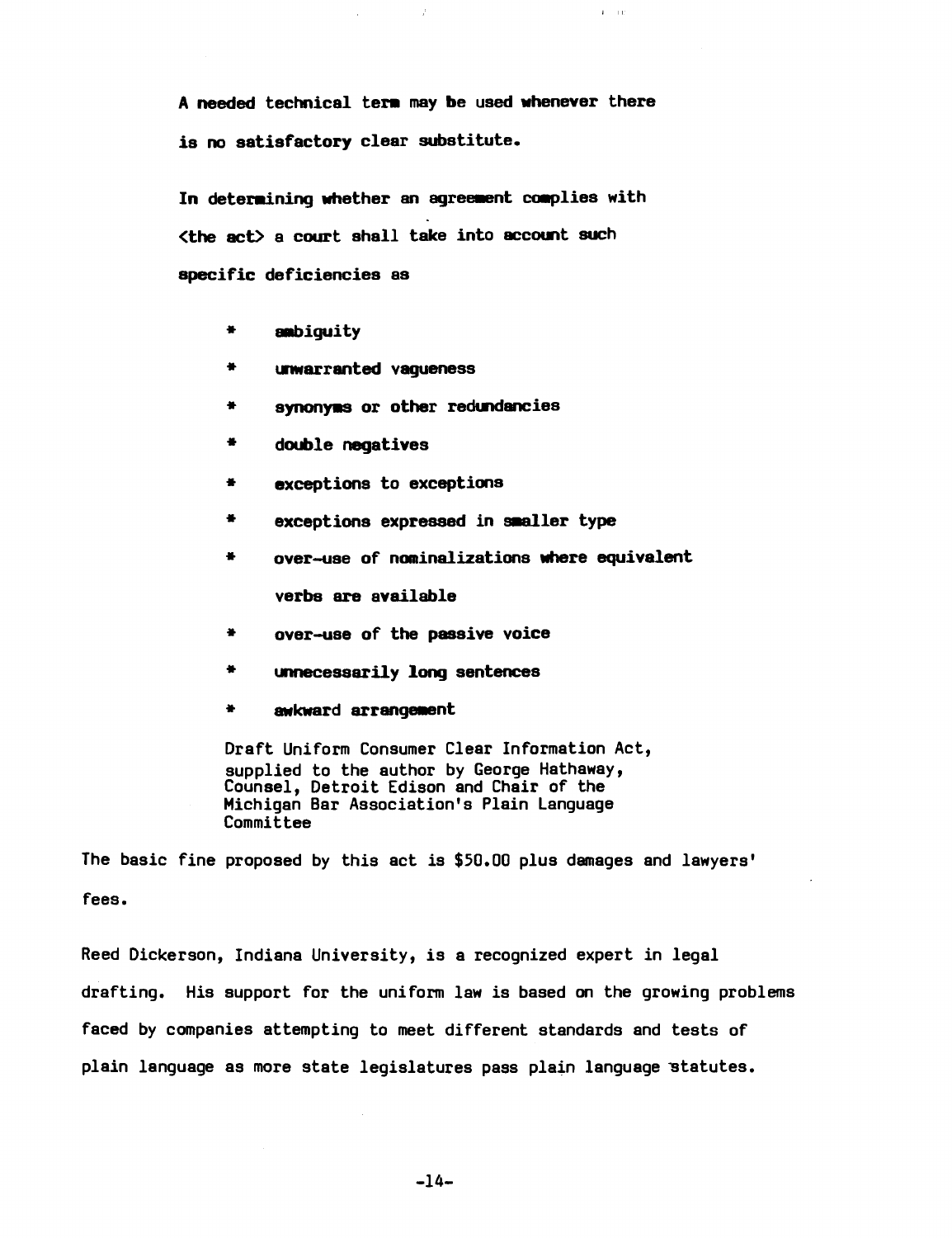Mandating it <plain language> by statute should be confined to so-called "consumer" instruments, such as leases, warranties, and insurance policies. Elsewhere simplification must make its peace with the exigencies of substance ••• Because these laws (plain language statutes) differ widely in their requirements, they create undesirable difficulties for companies operating in more than one state.

 $\mathcal{E}$ 

 $1 - 10$ 

Letter from Reed Dickerson, March 6, 1987

The debate over the usefulness of statutes requiring plain language contracts is not finished. A number of U.S. states are considering passing such legislation. The National Consumer Council of the U.K. strongly advocates the passage of such legislation. In Canada only one province has had a bill on plain language contracts introduced. An M.P.P. in Ontario introduced a private members bill; it did not pass.

# U. K. LAW

In the U.K. the National Consumer Council has been a leading force in the development of plain language legal documents and forms. In conjunction with the Plain English Campaign they have prepared sample documents and undertaken a national plain language public awareness program. The U.K. is regarded as being a well-spring of information on plain language and alive with exciting plain language activities.

The National Consumer Council now advocates the adoption of a plain language *law* for consumer contracts. They no longer feel that market forces will encourage voluntary compliance with plain language principles.

 $-15-$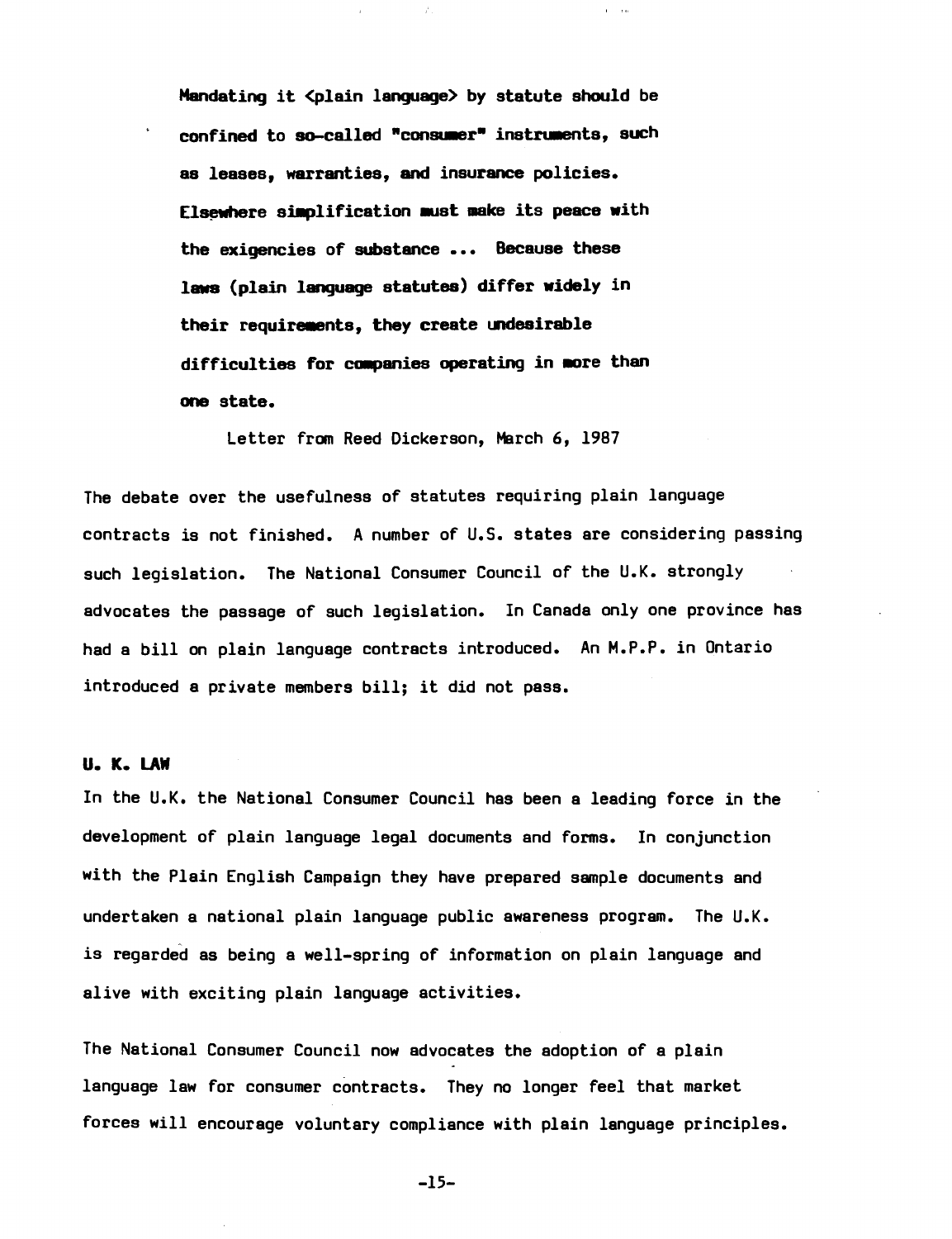The great strength of a plain language law along the moderate lines we have proposed would be its catalyst effect. legislation would, at the very least, overcome inertia and make firms and traders review their documents. For those now reluctant to be the only ones to attempt change, it would guarantee universal coverage, with all contracts simultaneously adopting a new approach. The  $unspecific test of acceptability we propose -$ 'clear and readily understandable language', 'words with common and everyday meanings'  $-$  would keep to a minimum the effort required of businesses, being easy to comply with while at the same time promoting a basic acceptable standard.

 $I = II$ 

National Consumer Council, 1984, p. 43

A Plain language Act for this country would go a long way to bring plain English into consumer and housing contracts. Its strength would lie in its largely declaratory nature, with a deliberately low level of actual enforcement. As a law, it would declare a standard. Most businesses would seek to meet the standard, but would not be slavishly bound by detailed rules and regulations. They would not be hounded or pressured into getting everything just right. Nor would they be penalized when they had made genuine efforts to comply. The law would act as a definite prod and

 $-16-$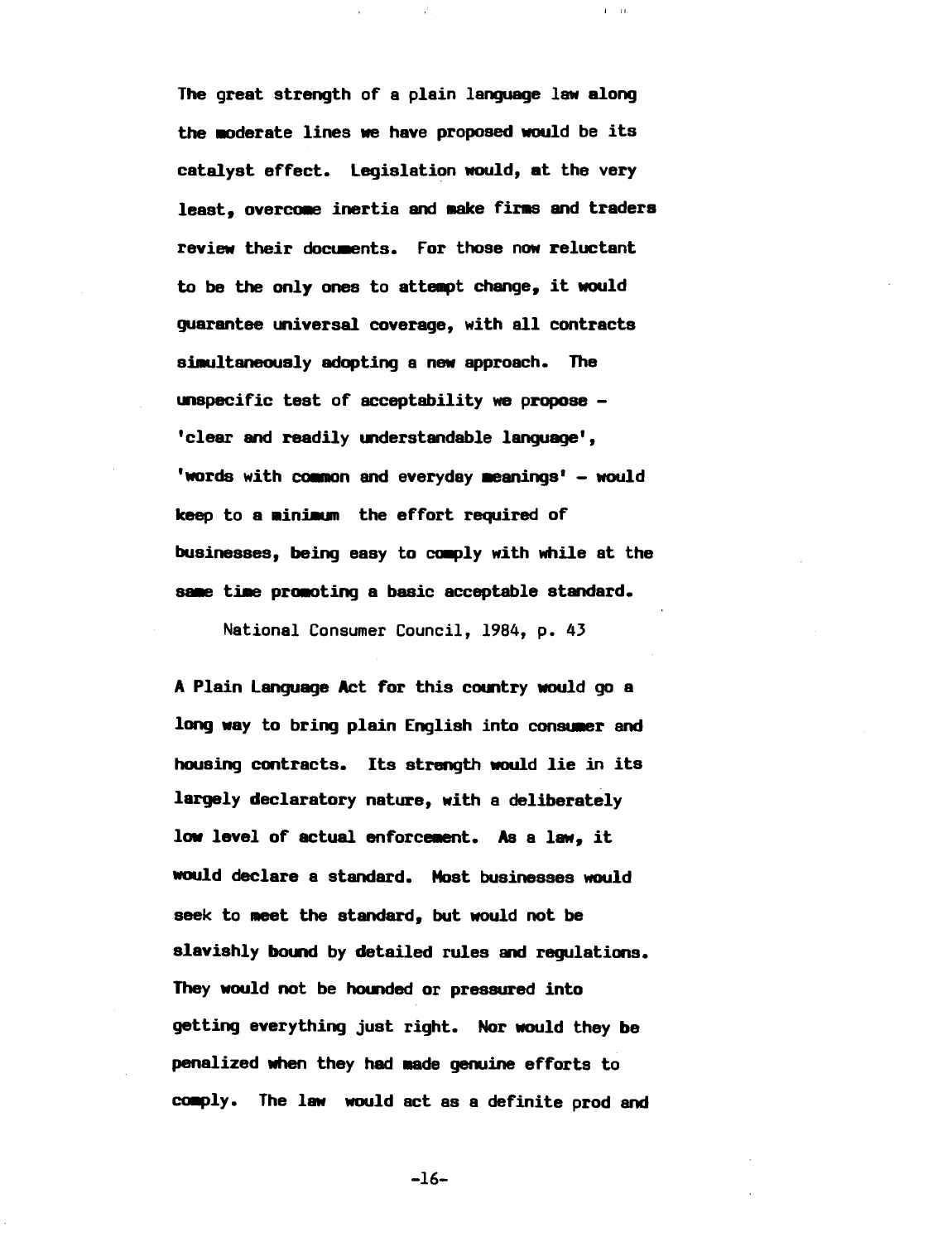encouragement, but it would not amount to any sort of unacceptable imposition.

 $\bar{E} = 3.0$ 

National Consumer Council, 1984, p. 48

# IMPACT (F PLAIN LANGUAGE ON CONTRACTS

What has been the effect of preparing consumer contracts and leases in plain language? The activities listed below are symptomatic of the widespread acceptance of plain language consumer contracts in many many countries.

- .. Banks and insurance companies have accepted the idea of plain language and currently prepare their consumer information in that style. Citibank is generally regarded as being the catalyst for much of the U.S. plain language activity. Most U.S. banks, and many in Canada and the U.K., now try to use plain language principles as their writing standard. Ninety-five percent of all U.S. insurance companies use plain language. Companies doing business in multiple jurisdictions are faced with often conflicting plain language standards.
- \* Contracts for other consumer goods, such as cars and appliances, are written in plain language. Especially in the U.S., the list of companies using plain language consultants to prepare rewritten contracts and related consumer information reads like a who's who of the

 $-17-$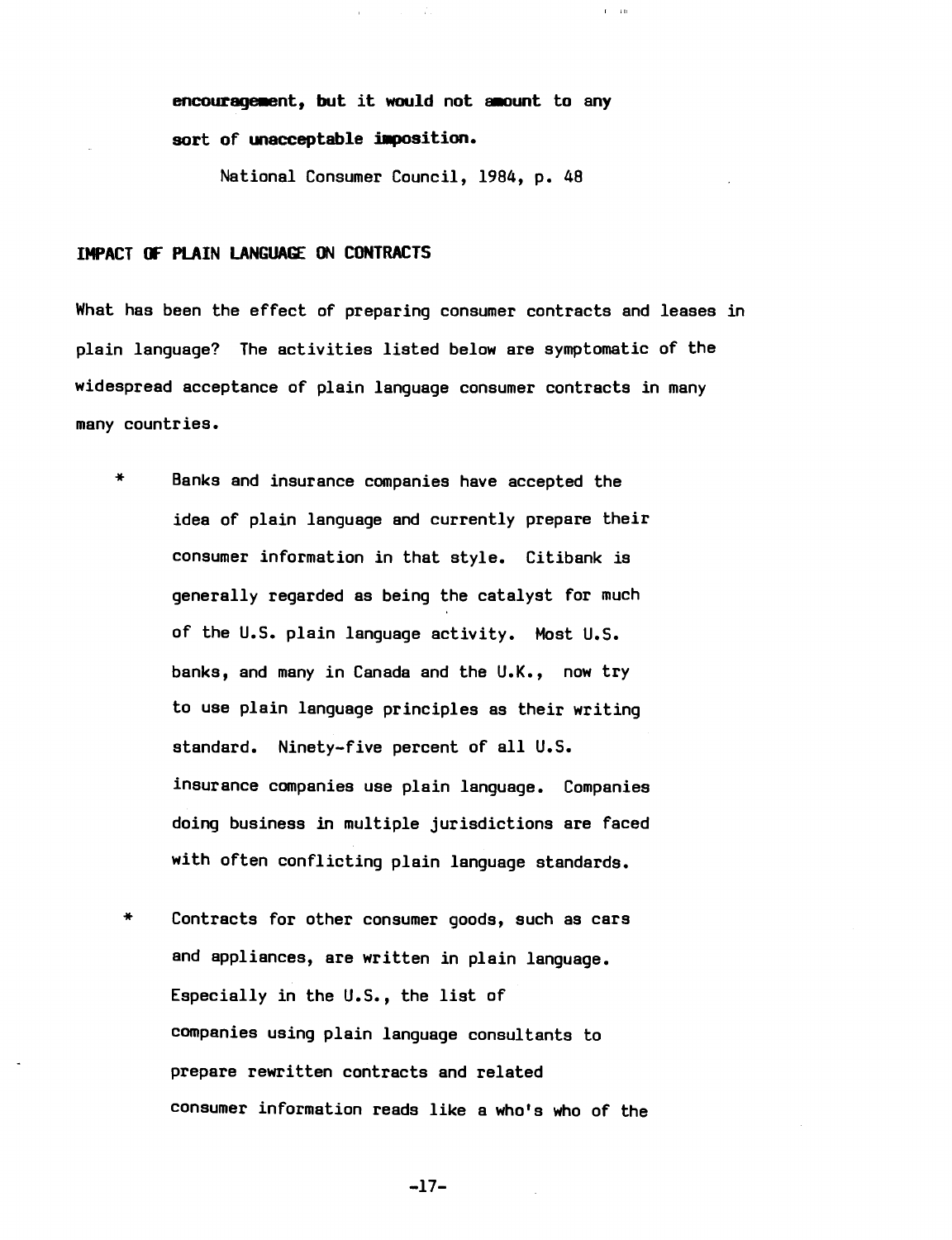largest consumer and public utility companies.

 $1 - 16$ 

 $*$  Leases in plain language have proven to be very popular with tenants and even landlords. In Canada two examples of plain language residential leases are the standard Quebec residential lease and the new CLIC plain language lease. CLIC's lease was done as a demonstration project with Toronto's municipal housing authority, Cityhome.

## **INSlmAtl:E**

Regulations governing the personal insurance contract exist in 32 U.S. states and the District of Columbia. These regulations require that the policy meet specific readability standards based on the National Association of Insurance Companies model. Canada doesn't regulate plain language in insurance contracts. However, many companies do use plain language in their contracts and forms.

## **fORMS**

Although "access to justice" provides the cornerstone for the plain language movement, the cement has turned out to be the enormous savings in time and money created by a switch to plain language forms.

Plain language forms save money. Here are examples from Robert Eagleson's 1985 survey of cost savings due to the use of a plain language approach to rewrite legal documents and forms.

-18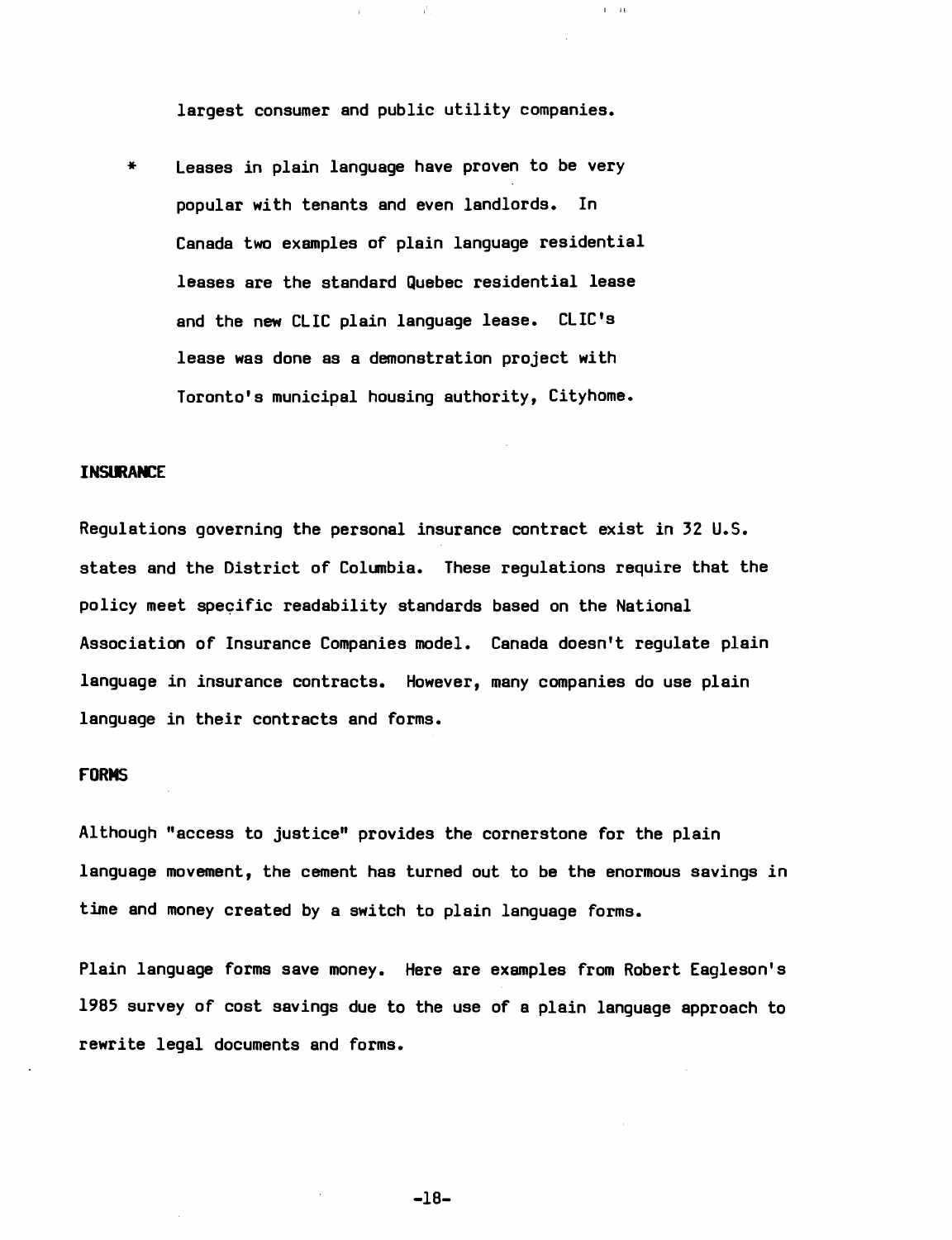In the U.K., the Department of Health and Social Security introduced plain language application forms for legal aid in 1984. It cost the Department about \$50,055 to develop and test the forms, but they saved \$2,917,290 in staff time every year.

 $\mathbf{r} = 0.01$ 

- \* The Department of Defense (U.K.) receives 750,000 claims for travelling expenses per year from its civilian employees. By rewriting the form into plain language, the error rate was cut by 50%, the time needed to fill it out was reduced by 10% and the time needed to process it by 15%. Preparing the plain language form cost \$23,265 but it saved about \$778,320 per year.
- \* Insurance companies in Australia have found that it takes less time to train new staff if the forms they process are written in plain language. The advice given clients is more accurate and junior staff interrupt senior staff with questions less frequently.

In Canada two major plain language form revisions stand out as examples of what can be done.

\* Quebec has a plain language tax form created by Revenue Quebec in 1982 and in use since then. The entire package of tax information and forms was

-19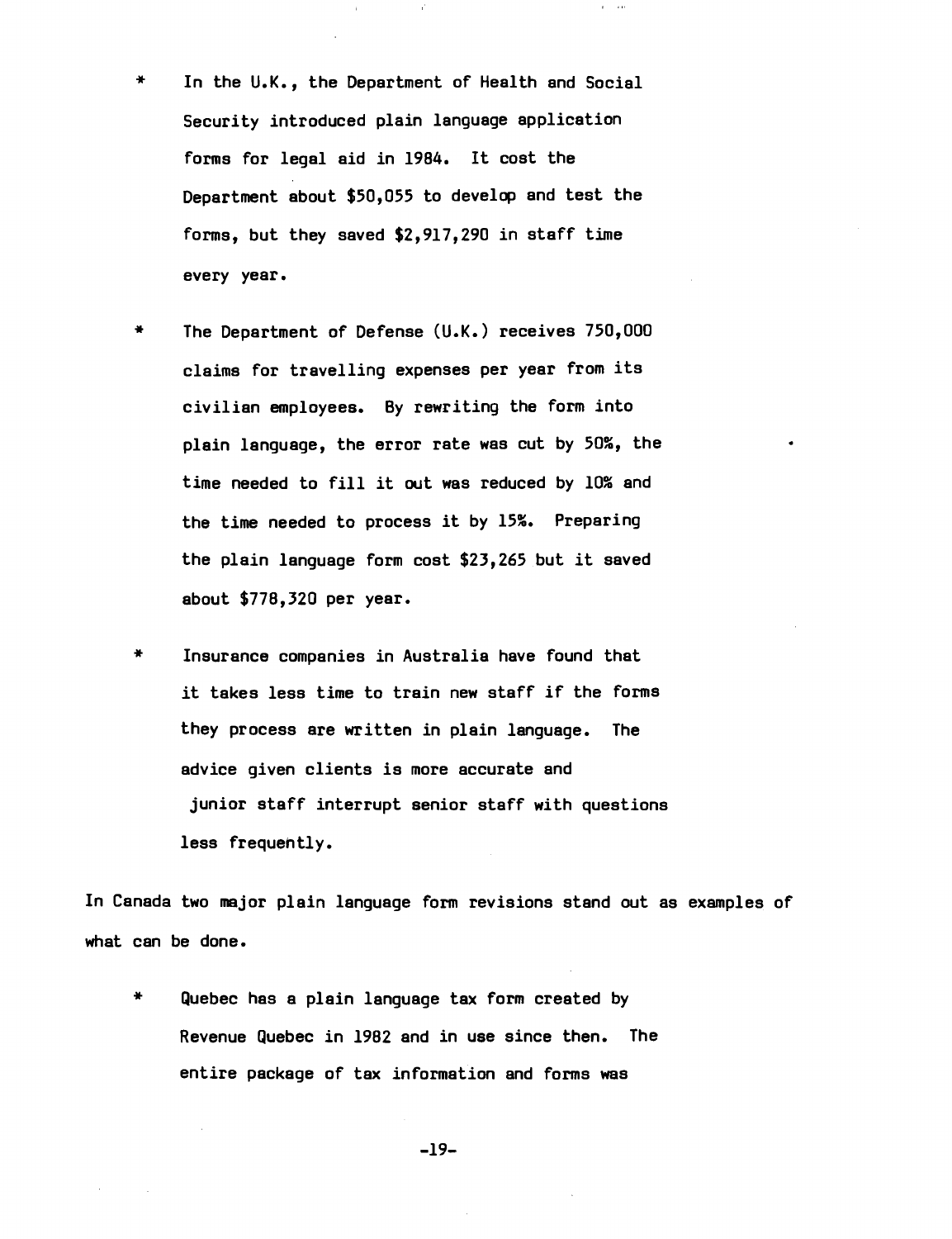redesigned and tested by Revenue Quebec and the communication consultation firm they hired. The tax form is easy to use and has proven to be easy to administer.

 $\mathcal{J}^{\pm}$ 

 $\bar{t}=10$ 

\* Ontario is creating a plain language drivers and vehicles registration form. This form, filled out by three million people over the course of a year, will be revised by the Ministry and tested in the summer/fall of *1987.* The Ministry has adopted a plain language approach for *all* of its new public use forms and plans to revise its old forms to meet their plain language standards.

# **RESEARCH**

The leading centres for plain language form design are the  $U,K$ , and the U.S. Privately and publicly funded plain language research agencies are exploring how and why the public has trouble with forms and are learning the best methods to solve those problems.

As a result of Sir Derek Rayner's study *(1981-82)* on government forms in the U.K., every government department is now required to report annually on what steps they have taken to eliminate unnecessary paperwork for the public and to provide their forms in understandable language. Other results of the process Rayner started are forms revision research and design departments created in many ministries and a wholesale rewriting of administrative forms by government departments. The Rayner report was initiated by Prime Minister Thatcher, and plain language has continued to

 $-20-$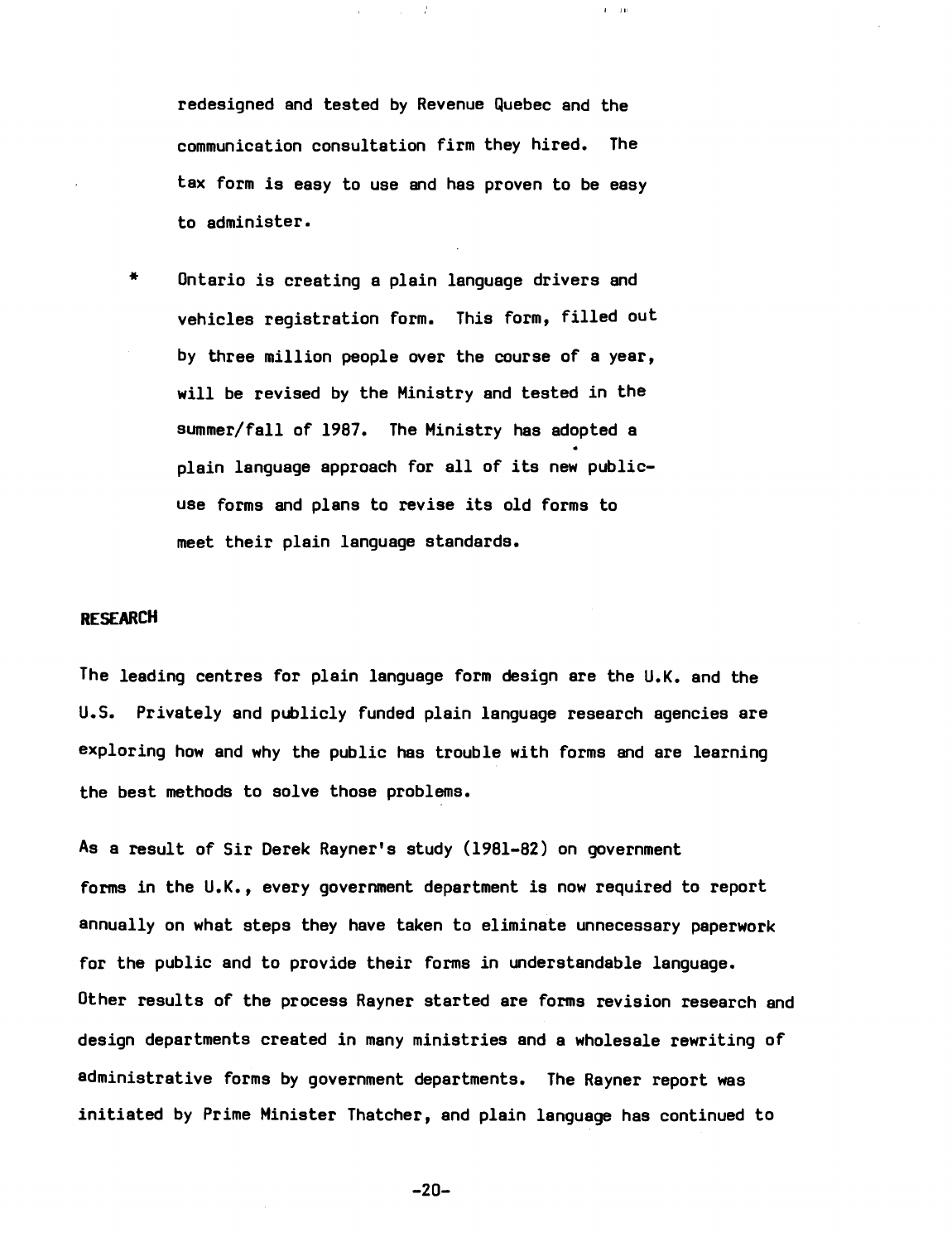receive her wholehearted support.

As an example of the worldwide use of plain language forms, the Inland Revenue recently published a fascinating study of tax forms around the world. The study was the result of a Civil Service Travelling Fellowship given to J. M. Foers of the department. His study compares the plain language forms design experience *in* many countries and reviews the current state of the research into forms design.

Plain language forms have become good business. Cost savings, increased productivity and heightened customer satisfaction have led companies to invest money *in* redoing their forms as well as their contracts. Now, public service companies - gas, telephone, electricity have begun to see the advantages of plain language. Government departments with heavy reliance on forms for user contact are considering redoing their forms in plain language.\*

\* There are excellent summaries of current plain language form activities by government and business in Eagleson (1986), Foers (1987), Eagleson (1985) and in every edition of the Document Design Center's Simply Stated.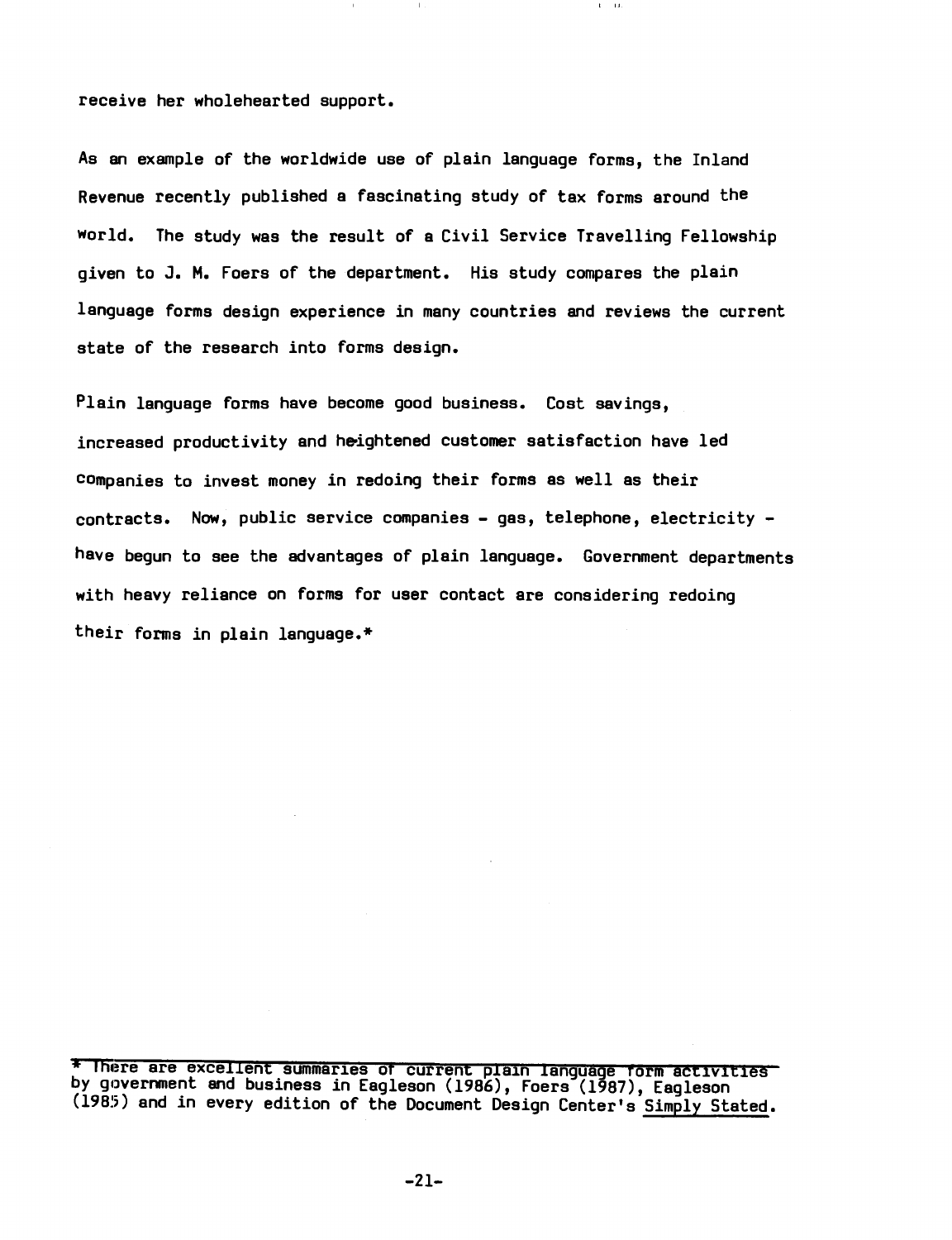#### REGULATIONS

President Carter's orders that

••• requlations should be as simple and clear as possible

U.S. Executive Order 12044, 23 March 1978

 $\Gamma = 3.1^{\circ}$ 

(government forms) should be as short as possible and should elicit information in a simple straightforward fashion

U.S. Executive Order 12174, 30 November 1979

paved the way for a widespread regulatory reform program in the United States. Even though President Reagan shifted the emphasis from a consumer's perspective to a business orientation ("get rid of paperwork"), the impetus for change prevailed and plain language has become an accepted standard for consumer-oriented regulation writing.

It is an accepted standard but one that is not widely practised.

Regulations, whether in the U.S., the U.K., Australia, or even Canada, are hard for the public to understand. The account by Rudolf Flesch about his work creating plain language regulations is illuminating. It provides example after example of consumer-oriented regulations that were impossible to understand until redesigned in plain language. Flesch's reliance on the readability formula he created as the guideline for producing plain language documents has been widely criticized. Even though his method might not be really useful in creating plain language regulations, the story of his struggle is well worth reading.

 $-22-$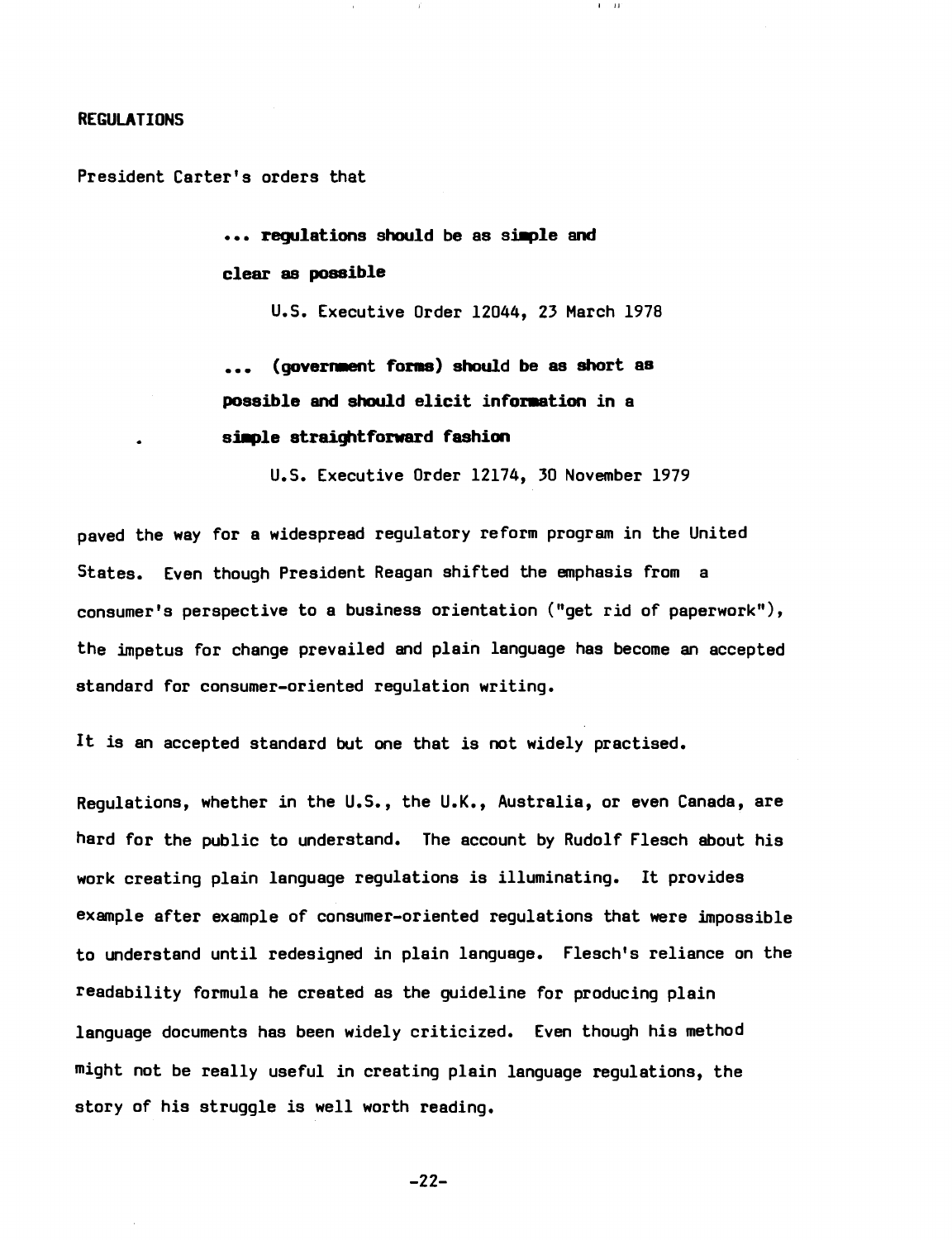Only the U.S. has relied as heavily on legislated action to improve the understandability of its regulations. Canada and other Commonwealth countries have generally relied on the gradual improvement of legal writing standards to improve regulations. However, in some jurisdictions freedom of Information legislation requires information to be "clear and understandable". Perhaps this will prove to be the impetus needed to focus more attention on the need to review and revise regulations to make them more clear. Those regulations that need to be read by the public ought to be prepared in plain language.

# **STATUTES**

It is tempting to set out the arguments, pro and con, about the application of plain language principles to legislation as a series of *side*  by *side* quotes. They could be lined up as if they were soldiers marching down the page. The pro quotes arrayed to the left; the con, to the right. There they *would* be, point and counterpoint, shot and answering volley: each side intent upon the rightness of their position and, I fear, deaf to the logic of the other.

for every statement that plain language can be applied to preparing legislation, there is an opposing statement that argues against. The quotes are usually passionate, and evidence of the strong emotions and the opposing views of the world, language and legal process held by authors on both sides.

 $-23-$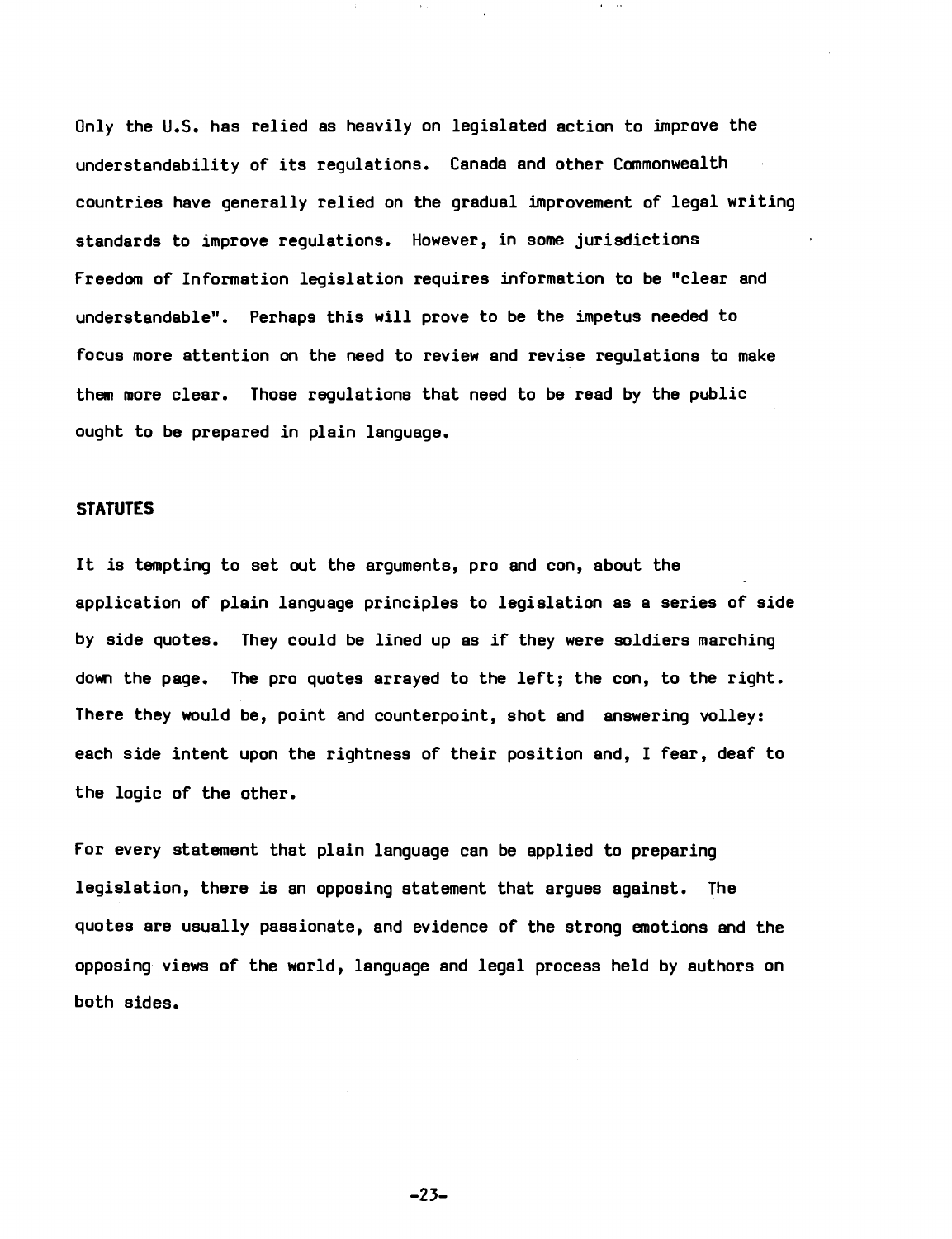To date, much of the effort in plain English has been directed to redrafting general commercial and administrative documents which have wide distribution in the community, such as insurance policies, residential leases, tax returns, and claim forms for social service benefits...

More and more, however, the need has been felt to tackle legislative documents, not just for their own deficiencies but also because they wield such an influence on other official writing. Not only do they sometimes dictate the words that have to be used, but as a result of their status, public servants are temoted to imitate their style of language. While there have been some endeavors at improving legislation elsewhere, none aatches this systeaatic investigation of the problem by the Victorian Governaent through its plain English reference. To this extent the reference is in advance of developments elsewhere. It has already attracted interest and support from overseas.

Law Reform Commission of Victoria, p. 3

The proponents of plain language would argue that plain language must be applied to statutes because:

> \* The statutes are used by the public and as the end users, and the base upon which all government rests, their needs for understandable language should be paramount.

It is often observed that legislation should be readily intelligible not only to the lawyer, but also the layman. That may be the ideal. Regrettably it is also a pipe dream for all but the most simple of matters. Complicated matters are neither easily understood nor explained. And it is not only experts that have to deal with complicated matters. Average house-holders and housewives are confronted with but cannot be expected to master the intricacies of the law governing their tenancies any more than the workings of their television sets. The sooner such fanciful notions are abandoned the quicker we should be able to get on with the business of achieving such a measure of simplicity and intelligibility as is attainable.

Nazareth, p. 5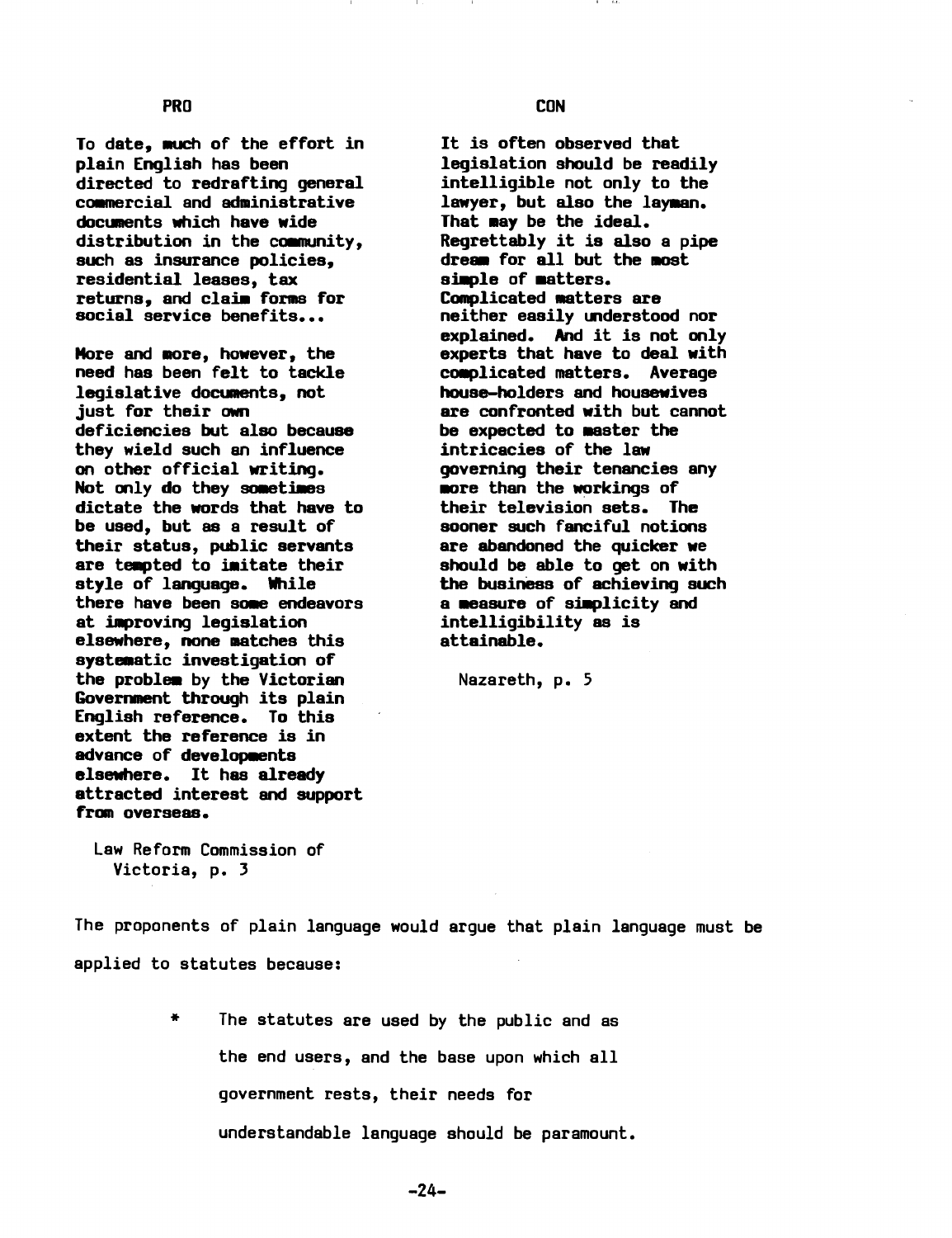\* The statutes are quoted, and certainly made reference to, in regulations, contracts, forms and other important documents. By clarifying the statutes' language, the language of these other documents can be clarified more easily.

The proponents of the status quo would argue that the status quo must be maintained because

- The need for precision and accuracy in writing legislation is so great it makes simplification of the language impossible.
- \* Convention, judicial review and acceptance of traditional language and document format make changing the language or format of legislation inadvisable.
- Statutes must be consistent. If the old statute doesn't use plain language, then the new amendment can't either.

Those are the arguments for doing something - either changing the language or keeping it the same. Most of the authors engaged in this debate spend their time rebutting the arguments of the opposite side. And everyone uses examples to prove their points. It is tempting to classify these as the "Yes, you can - No, you can't arguments". They are referred to in this paper as the traditionalists and the innovators, since all other names are not borne out by a study of the literature. The sides are not

 $-25-$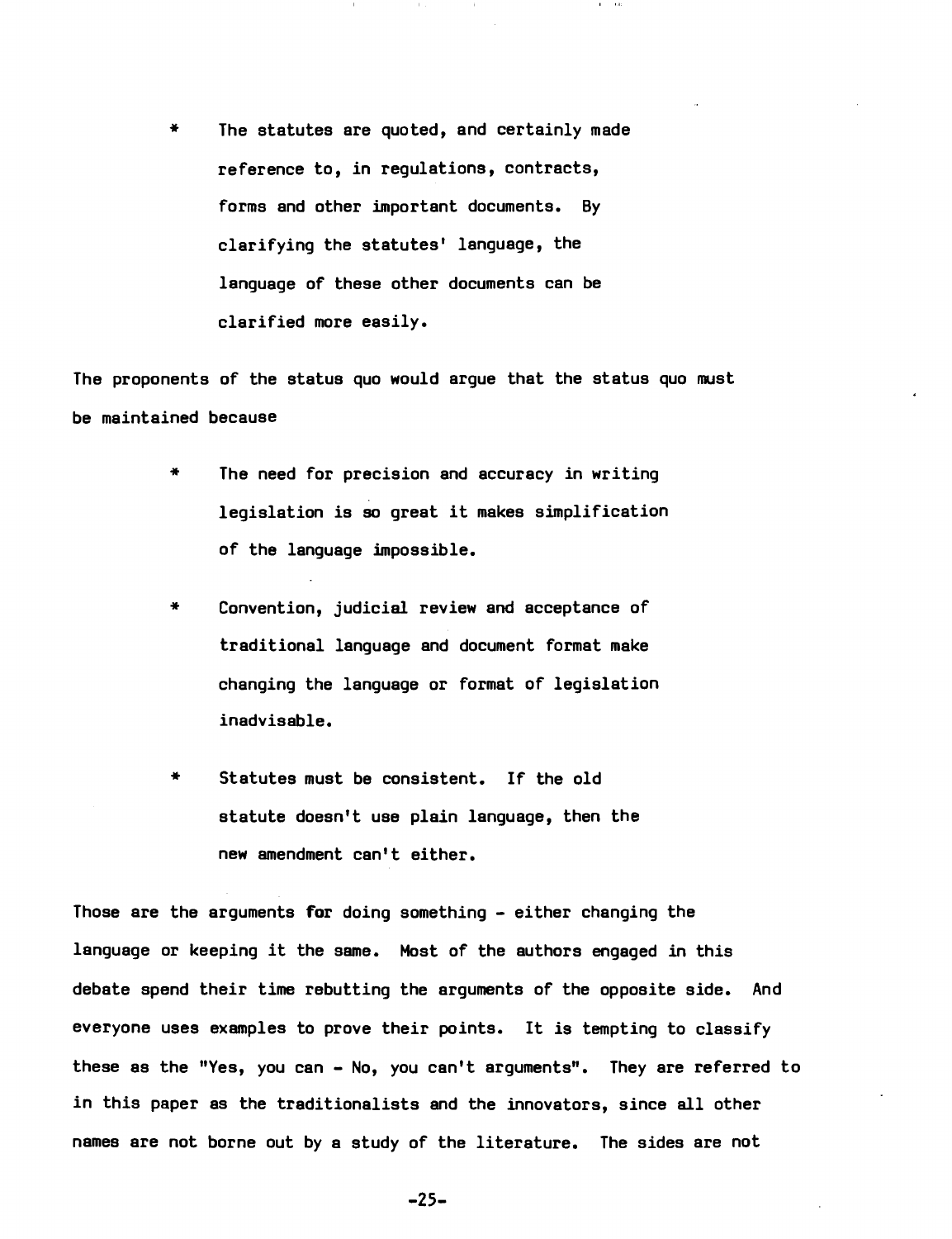neatly polarized along a lawyer - non-lawyer, drafter - non-drafter axis.

The argument looks something like this:

## Traditionalists

The courts insist we use this language.

The real users of statutes are lawyers or judges. They understand traditional legal language.

There isn't time. Bills are drafted in a hurry.

 $\sim$ 

Most laws have troublesome exceptions and other provisions that make simplistic language impossible.

Tradition demands detail and allows for ambiguity of purpose in legislation. Governments and legislators expect it.

Radical Changes in the style of language would require attitudinal, constitutional, and procedural changes at all levels in society.

True.

# REVISION ACTIVITIES

A number of jurisdictions are involved in plain language statute revision programs. In Australia the Attorney General of the State of Victoria announced that from 1985 on, Victorian statutes would be simplified. He

# Innovators

No they don't. Most language isn't defined by law or judicial review, you just think it is.

 $1 - 13$ 

Don't be so sure of that. The public reads statutes all of the time. Furthermore, they're the ones that are paying for the statutes. They ought to be able to read them.

Most bills are drafted in a hurry, but statutes are not. There is always a lengthy hearings and revision process in which they can be changed.

They can still be worked on so they are more clear.

True, but these traditions can be changed.

 $-26-$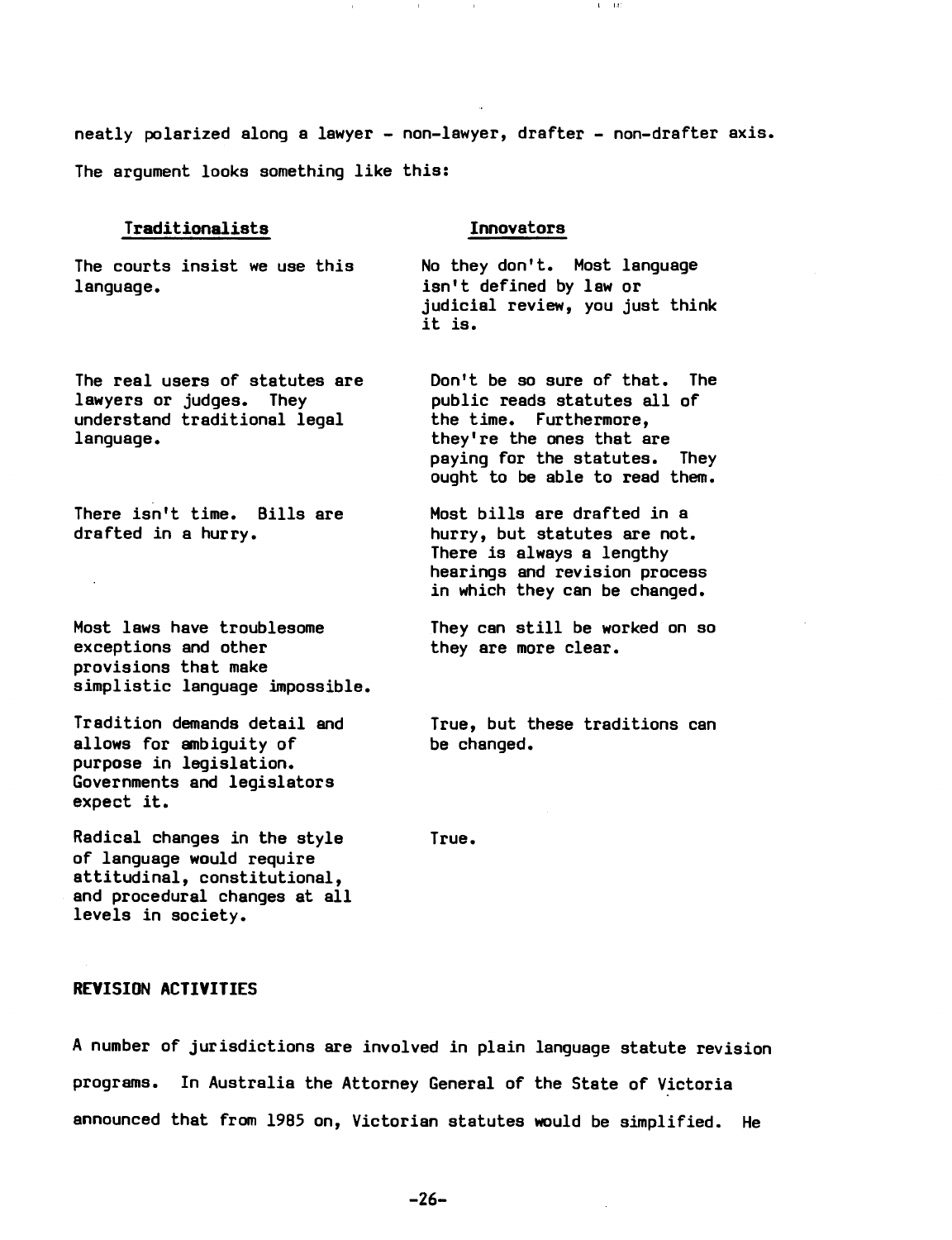recommended the Law'Reform Commission of Victoria undertake a sweeping study of the statutes and make specific recommendations for future plain language drafting. The Commission hired Dr. Robert Eagleson, an authority on language. Dr. Eagleson and his staff are thoroughly investigating the situation regarding plain language worldwide, contacting drafters and plain language professionals and preparing detailed examinations of why and how plain language can improve the comprehensibility of the statutes by everyone who uses them, public and lawyer alike.

 $\vec{V}$  .

 $\bar{\Gamma} = 140$ 

The work of the Commission is presented in a discussion paper Legislation, Legal Rights and Plain English (Melbourne, 1986). The Commission has also made available unpublished working papers and reports that provide detailed guidelines for plain language drafting of statutes, forms and public legal education materials. Their final report is expected in 1987.

In the United States, Minnesota has set up a Statute Revision Office and is working on rewriting their statutes and preparing their current bills in plain language. A team of lawyers and a language consultant use a detailed drafting manual to revise 10 to 15 chapters of the Statutes of Minnesota every year, as well as to prepare bills for introduction in the legislature. They are also working on preparing administrative rules in plain language.

In New Zealand the Law Reform Commission has been newly created to review and revise both current legislation and the statutes in plain language. The Commission was just created in 1985 it and has only been operating since December 1986. They are so new they have yet to decide precisely how they will operate in cooperation with the parliamentary counsel. Their mandate is to "advise the Minister of Justice on ways to make the law as

 $-27-$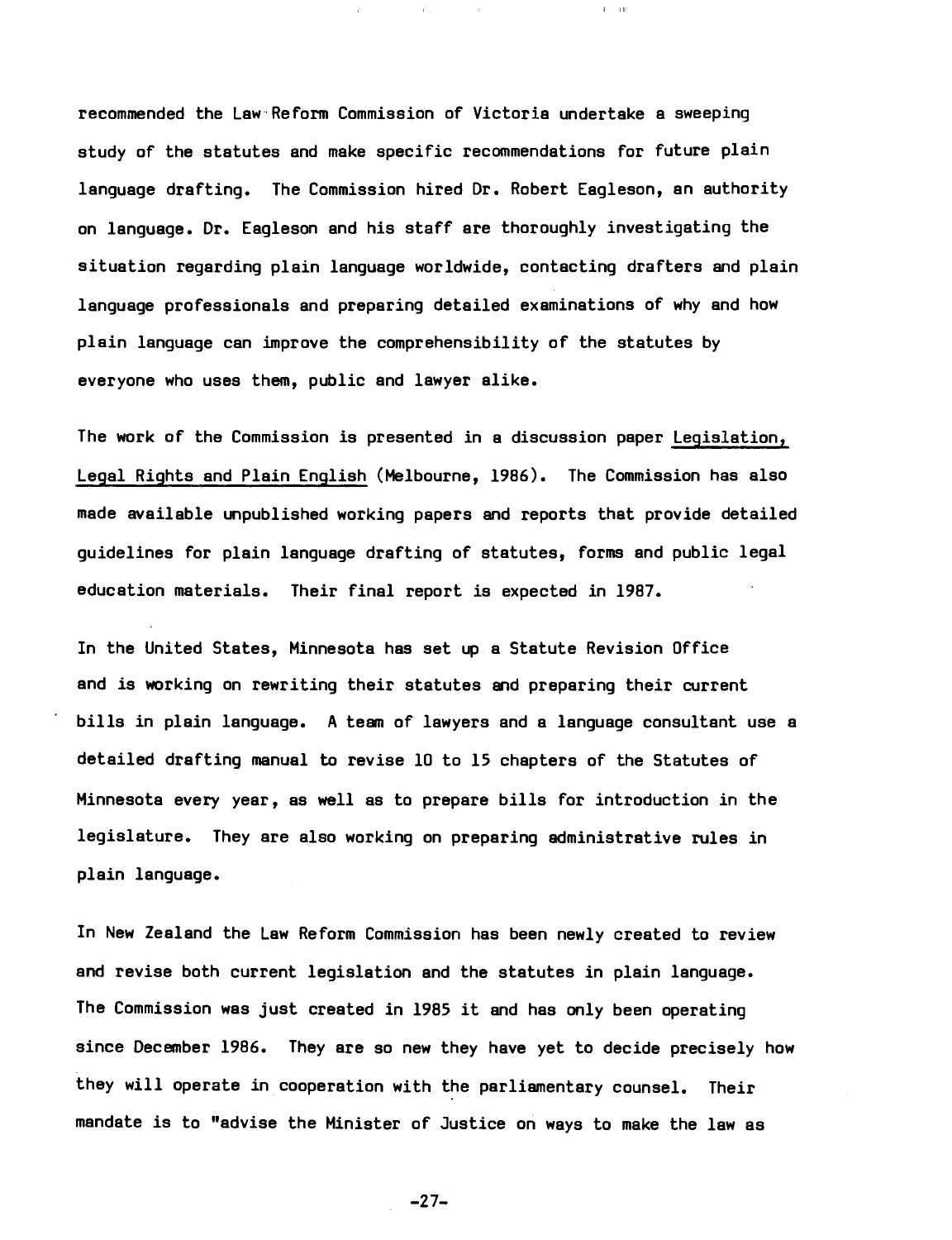understandable and accessible as possible and simplify the expression and content of the law as much as is practicable."

Montgomery County, Virginia is writing their municipal by-laws in plain language. Other jurisdictions in the U.S. are also using plain language communication techniques.

In Canada a bill was introduced in 1986 by Brian Lee, MLA (Calgary Buffalo) calling for the creation of a committee to review all bills which had passed second reading in the Legislative Assembly of Alberta. The review committee would consist of representatives of the general public, and experts in English and legal drafting. The bill did not pass.

In his paper, "The Interaction of Language and the Legal Process," (unpublished 1986) Norman Larsen makes a number of practical, easy-toapply suggestions to reformat and rewrite the statutes of Manitoba. He was at that time the director of the Validation Project for the Ministry of the Attorney General, given responsibility for creating the new French-English revision of the statutes. He suggests that far from being

> ...an unnecessary and onerous task <it is> a once-ina-lifetime opportunity to review the entire process, including all the legislation, and to improve it.

Larsen p. 2

He goes on to suggest that a few statutes of obvious public interest such as landlord-tenant and highway traffic, be redone in plain language. It is, in his opinion, more important to get the 'big demand statutes' into plain language rather than trying to systematically redo all of the

 $-28-$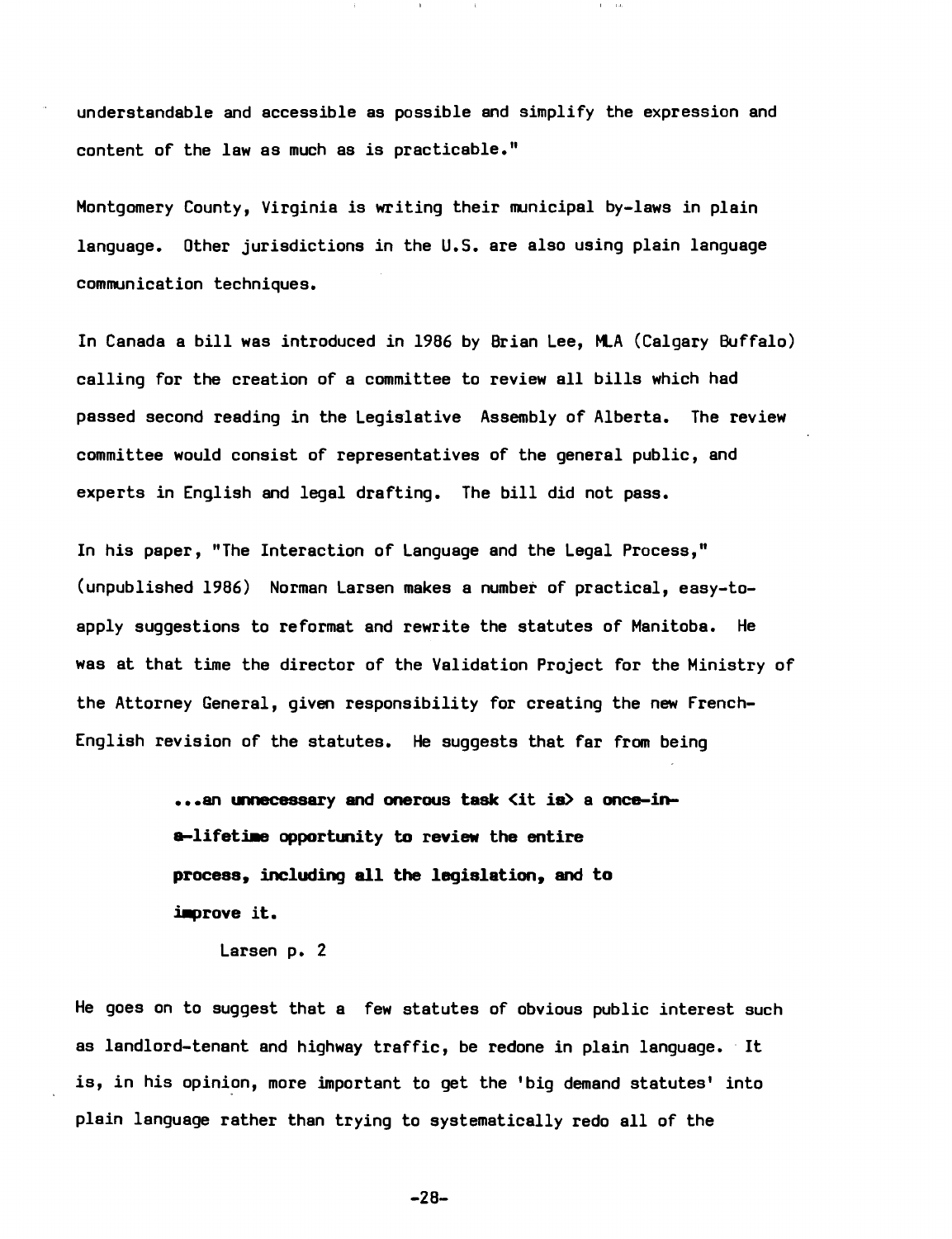#### statutes.

Most parliamentary counsel and legislative drafting sections have adopted modern drafting style which is a great improvement on the older drafting style with its convoluted expressions and antiquated language. While not exactly "plain language", drafting and drafters are concerned with public access and have made attempts to provide the public with more understandable statutes and bills.

# **OBSERVATIONS**

It isn't the purpose of this paper to settle the debate between the plain language innovators and the drafting traditionalists by declaring a winner. I doubt if there are winners or losers in this debate. It isn't even the purpose of this paper to outline in any detail all the arguments of either side. There are many detailed examinations of the topic listed in the bibliography and readers are urged to consult them.

There is room in this paper to make a few observations.

\* If traditionalism and plain language stand at the ends of the spectrum, surely there is great room for clarification to occupy the middle ground. With the exception of the religious texts of this world, works of great literary merit and your favourite children's story, almost every piece of writing can be improved, even statutes.

 $-29-$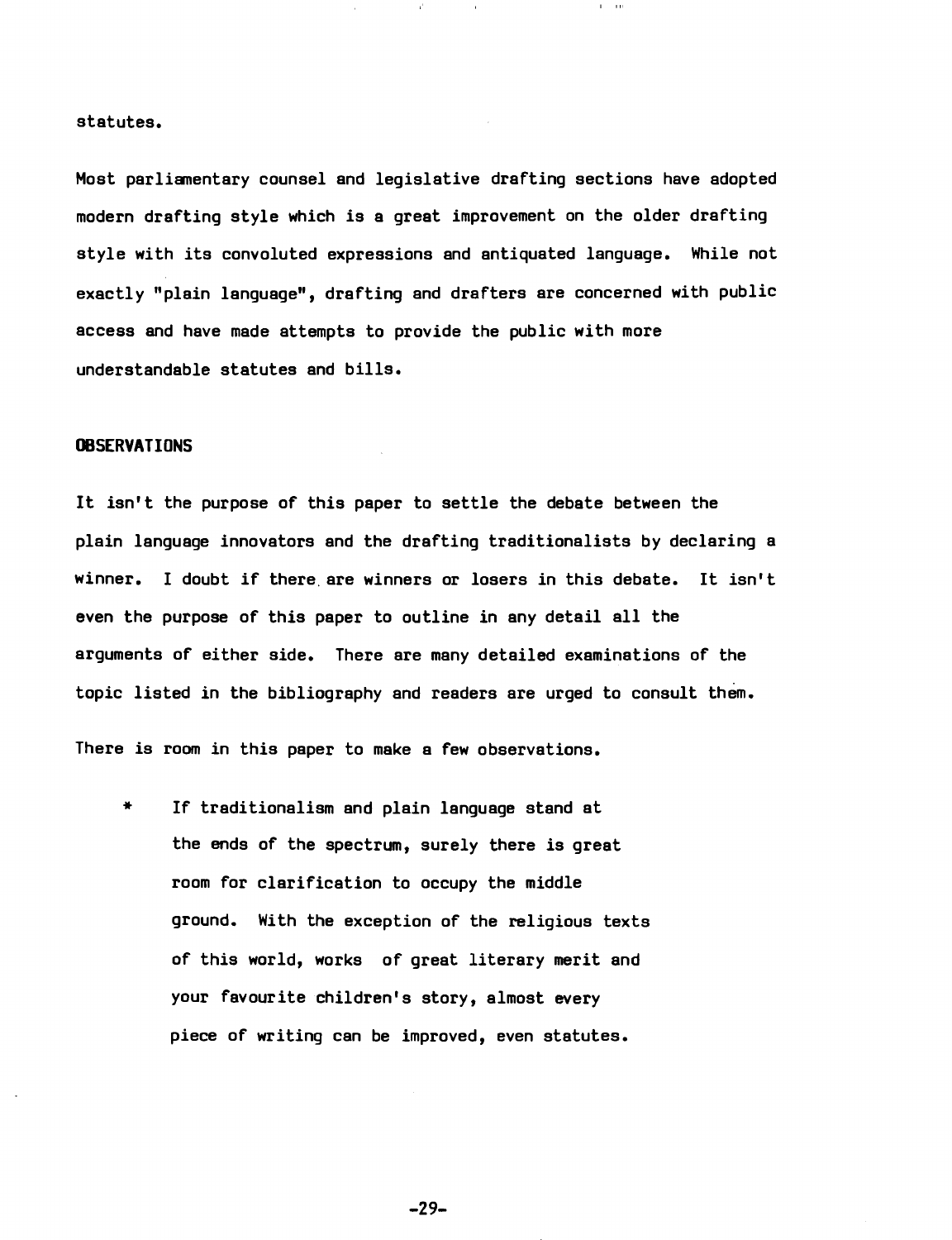The civil law tradition offers drafters of legislation a different perspective and one that would benefit Canadian drafters in particular. The debate between plain language innovators and drafting traditionalists could profit by the intercession of the civilian's approach to writing the law. The need to create common law statutes in French might offer Canadians an opportunity to develop the "clarified" approach to drafting -- a pleasing compromise between the two ends of the drafting spectrum.

I 1.1'

Much more needs to be learned by the common law world about the civil law approach to drafting. This topic should be a priority on drafting's list of potential research topics.\*

\* To calIon drafters to drastically change the way the law is written, without at the same time working toward changing the minds of the judiciary, legislators, government officials, the legal profession and the public is not only unfair, it won't work. Our laws, and the way our laws are written, are a function of our society: both must reexamine their goals in order to create a climate for access to the law to be a reality.

 $-30-$ 

<sup>\*</sup> Nazareth (1986) lists a number of useful sources for those interested in comparing the two drafting styles. His article comments on the work of Dale and Renton in particular.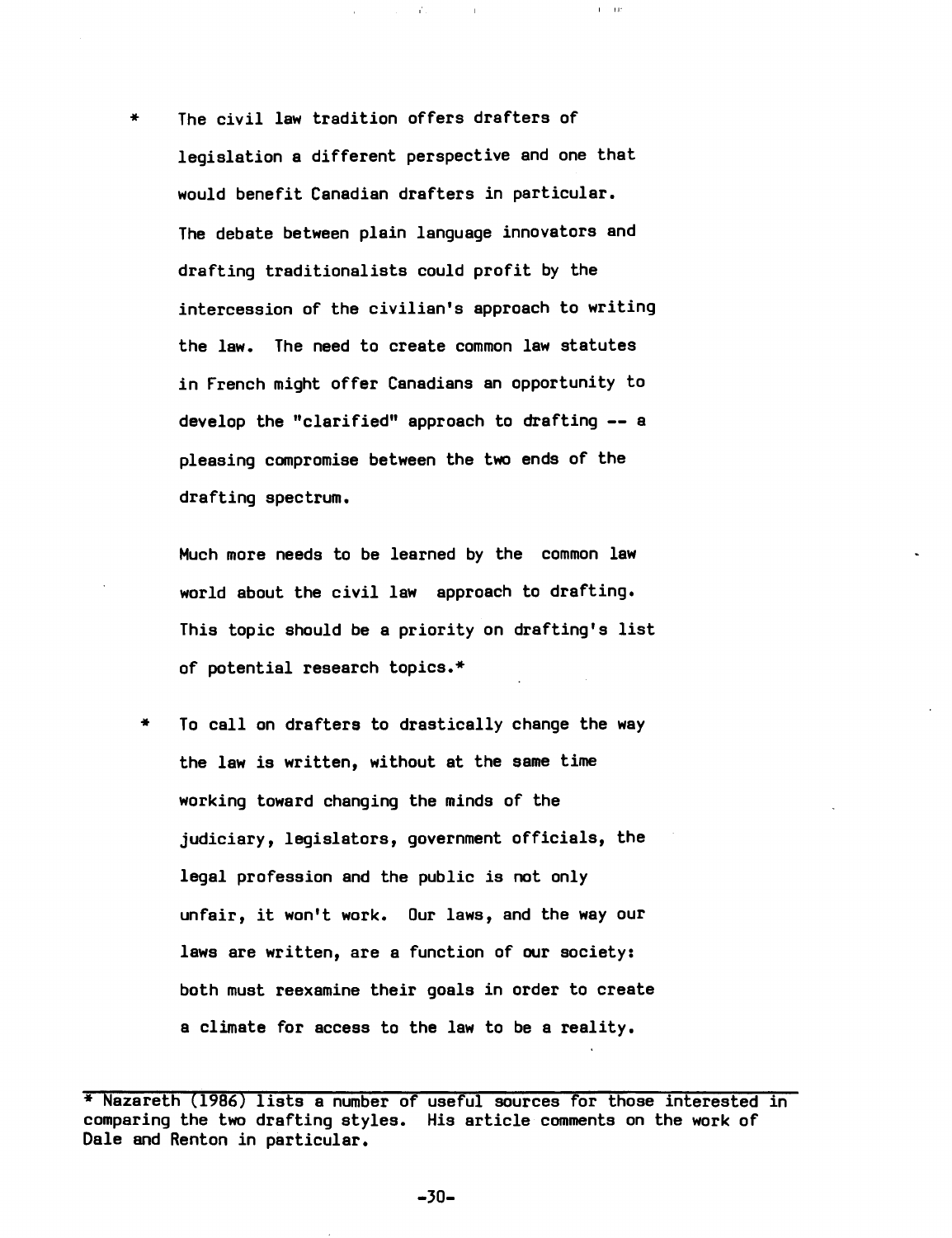Just because you can write a sentence doesn't mean you can write a good novel. Just because you went to law school doesn't mean you can write good contracts, leases and statutes. Not enough attention is given to "writing the law" in law schools or in continuing legal education programs. Lawyers are not trained to recognize and deal with writing problems. They receive no information on why and how people have problems understanding the language and format of the law. Communication skills must receive higher priority in the law school or bar admission curricula and special courses on the preparation of legal documents must be provided.

 $\mathcal{X}$ 

 $\tilde{\Gamma}=\tilde{\Omega}^2$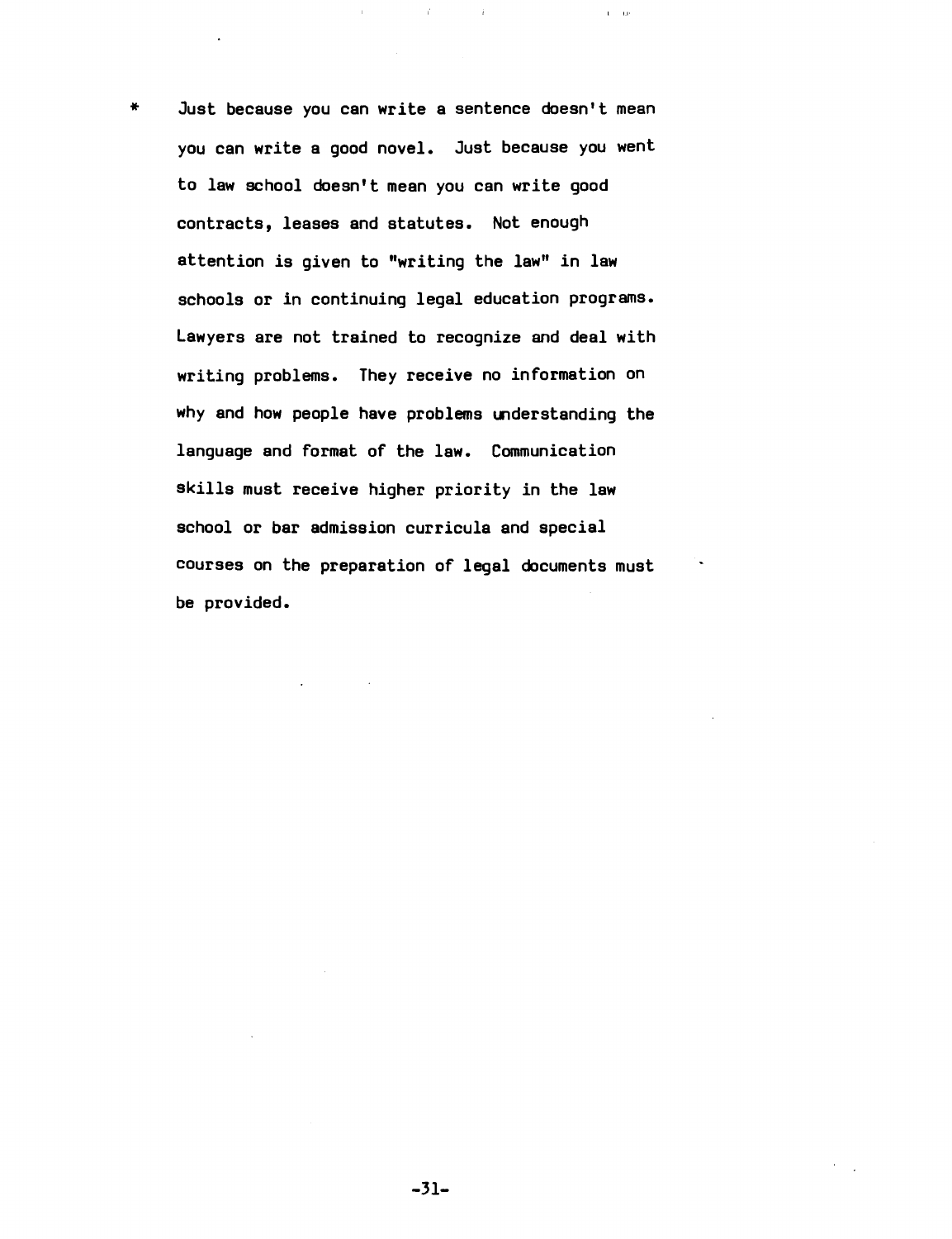#### **PROBLEMS**

Canadians who want to use plain language to prepare legal documents and administrative forms are faced with problems.

It's hard to find out how to apply the plain language approach to your own writing process.

> Many excellent manuals provide 'rules' for using plain language, but nobody really tells you how to do it. Do you simply change tenses, take out archaic words and latin phrases, use short sentences and let it go at that? Or, is using the plain language process for writing something more than that?

It's hard to figure out what kind of probless the public has comprehending legal language and using legal foms.

> Unless you're a professional adult educator, or someone who spends all of your time helping others fill out forms, it's difficult to figure out what kind of problems the public will have with the document you're creating. Most research studies on the public's use of legal

> > $-32-$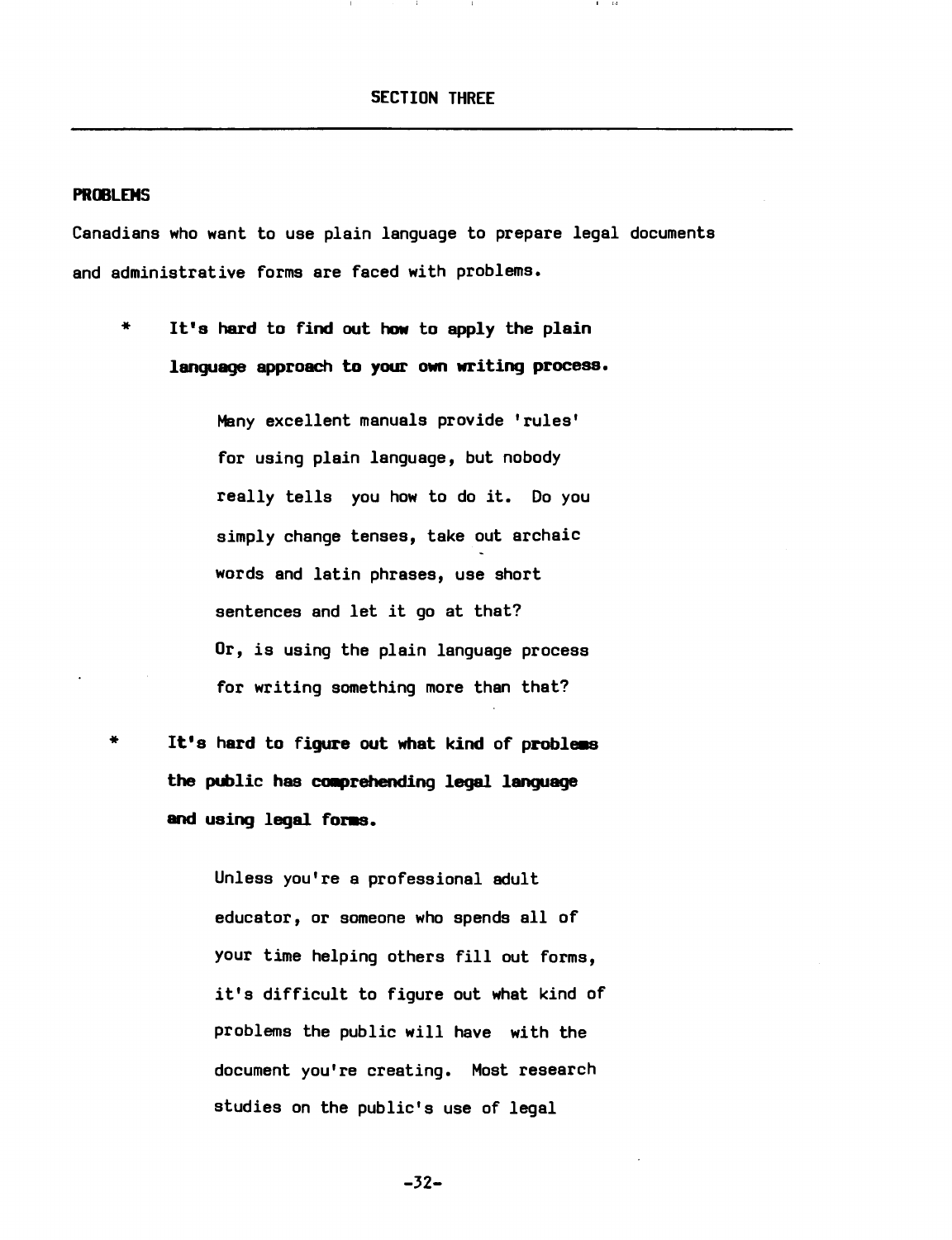documents are themselves filled with technical terms and require substantial knowledge of educational learning theories.

 $\mathbf{1}$  .

 $\sim 10$ 

 $\mathbf{r}=\mathbf{r}\mathbf{r}$ 

\* It's hard to figure out when you've done enough: when the document you're preparing is really in plain language.

> Readability tests are roundly criticized as inaccurate measures to figure out if a document can be understood. Are there other objective tests that can be used? Are subjective tests the only measuring stick available to determine when the language is plain enough?

\* It's hard to find someone to teach you how to use the plain language approach.

> Most documents and forms that cross your desk are not in plain language. If you don't see plain language very often, how can you learn to prepare plain language documents? By practising, obviously, but practising under the direction of someone who is experienced and is a good teacher. You must learn to apply the plain language process by yourself. Courses, workshops, seminars on plain

> > -33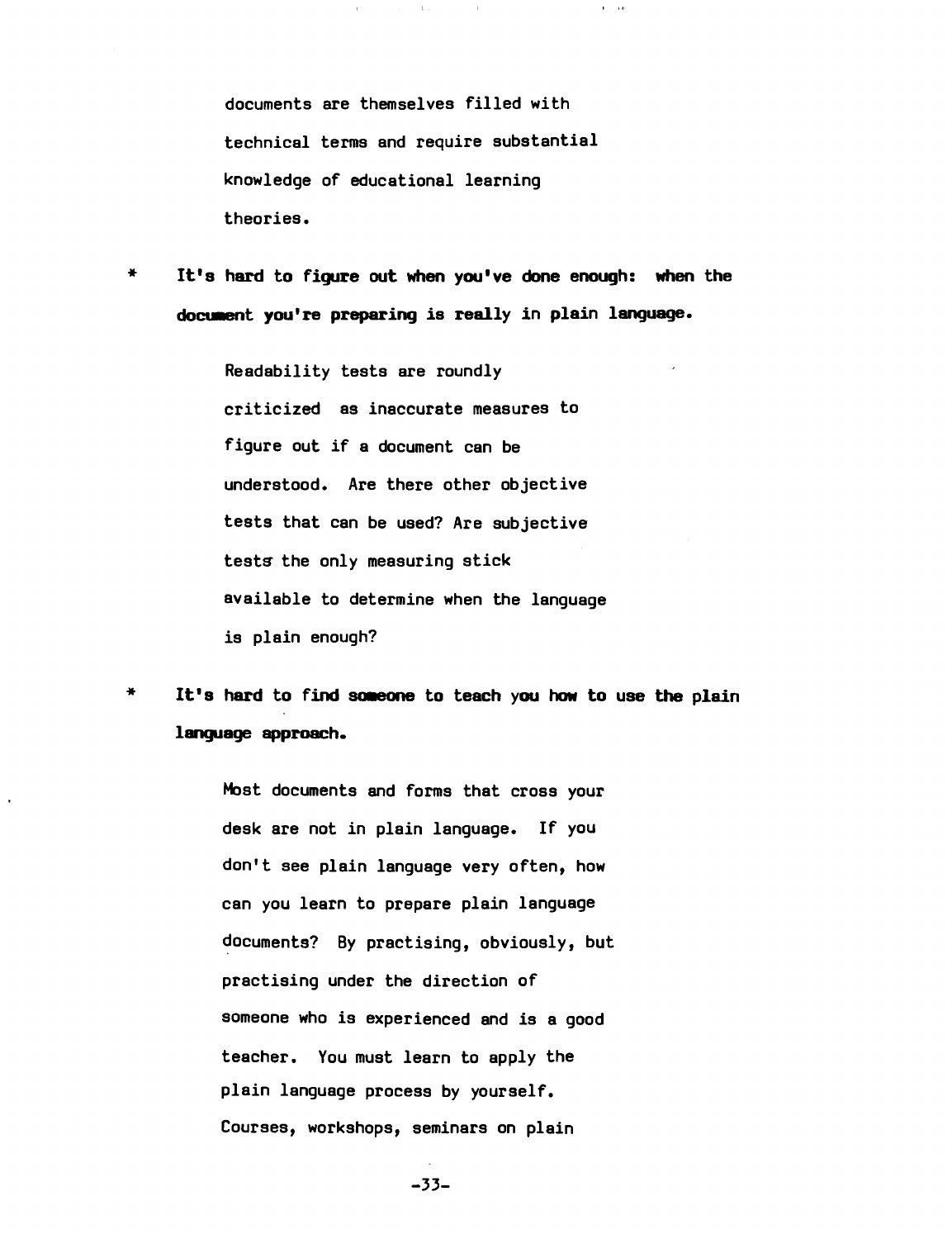language are few and far between. While plain language might be mentioned in legal writing courses in law school, the weight of accumulated non-plain language treatises and the accepted legal writing style guarantee that most law students don't get much plain language writing exposure or experience.

# \* It's hard to design a major project for drafting plain language documents.

Without a good idea of how much time it will take, how much money it will cost, who has to be involved and whether or not to use consultants - it's hard to suggest that your firm rewrite all of its consumer forms.

\* It's hard to use the plain language approach without precedents.

> Precedents for plain language use would make the 'selling' job for plain language easier. With examples of similar documents in hand, it's easier to redo yours. With a good idea how the courts have treated plain language documents, it's easier to make sure yours meet the courts' standards. With

> > $-34-$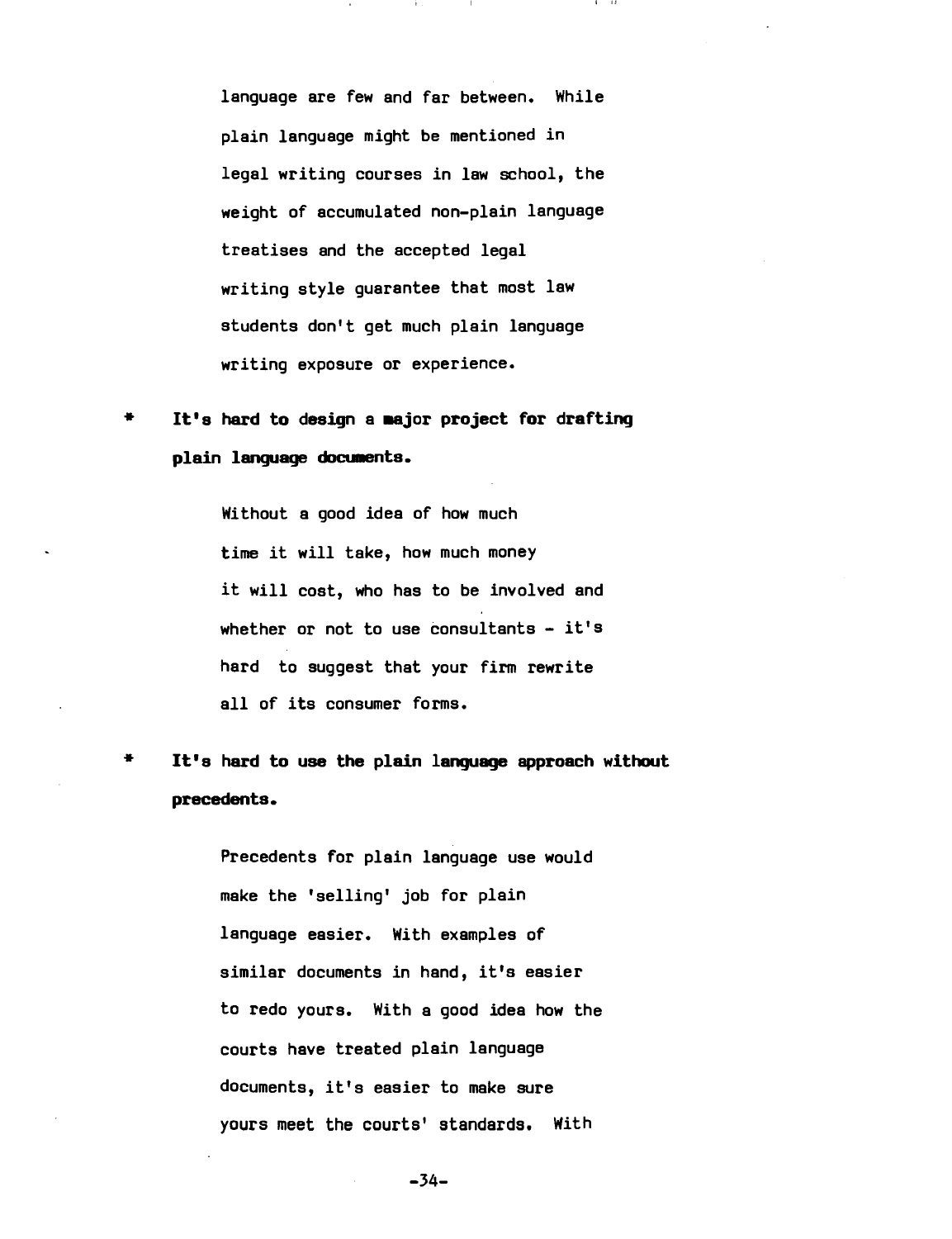information about the success of other firms that have begun plain language projects, it's easier to convince your colleagues to start your own plain language project.

# CLIC'S SOLUTION

CLIC is going to solve these problems. We have designed a major project to help Canadians learn about plain language and to teach them how to use it. We will also investigate the availability of Canadian fee-for-service plain language services and the advisability of CLIC's preparing documents in plain language on a fee-for-service basis for business and governments.

# CLIC'S ENDORSEMENT

The Canadian Law Information Council endorses the principles of plain language and its application to legal documents and administrative forms. In a resolution unanimously passed by the Council at its May 1986 meeting, CLIC adopted the promotion of plain language as a priority and directed the staff to prepare a plan for future activities.

> The Canadian Law Information Council recognizes that much more needs to be done by governaents and others to assist Canadians to learn about their laws, the legal system and legal documentation through the use of plain, clear and understandable language.

> The Council believes, as part of its mandate, that it should become more involved in promoting the use of plainer language in the law.

> > $-35-$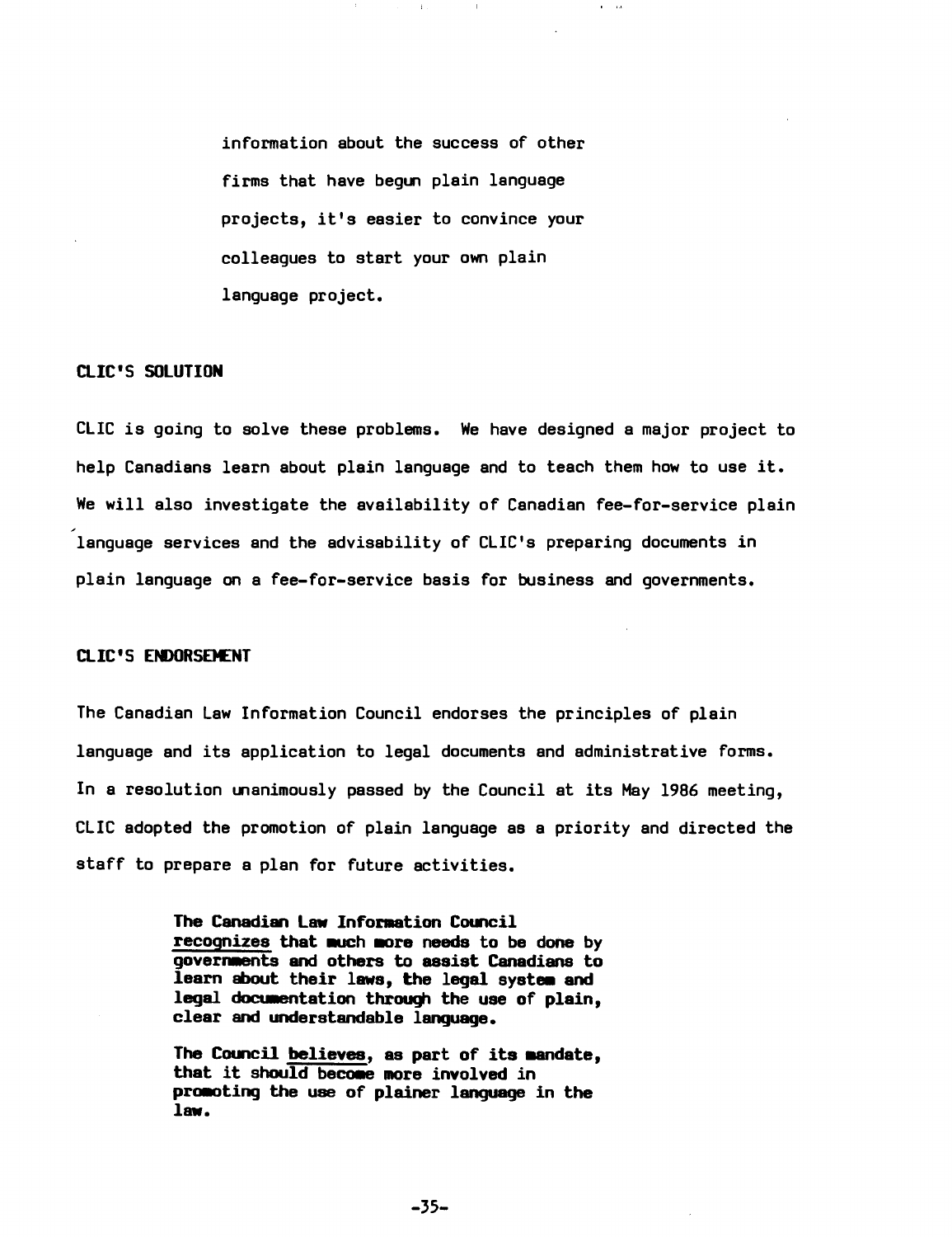The composition of the Council makes its wholehearted support a significant vote of Canadian confidence in plain language. The Council consists of representatives from a wide spectrum of the legal profession. Every law society sends a representative and there are additional representatives from the Canadian Bar Association, law schools, law libraries, law deans and the Uniform Law Conference. CLIC's government and law book publisher members guarantee that CLIC is the forum for the producers and users of information on the law to meet and discuss how to improve access to legal information.

 $\sim 10^{-1}$  $\sim 10\, \mu m$   $\sim 1$  .

 $\Gamma = 4.1$ 

The Council understands the need for a plain language partnership to exist between the public and private sectors with the legal profession leading the way. Plain language documents and forms must be widely available from governments, business and the courts.

It *is* clear to CLIC that Canada needs a plain language catalyst, an organization to spark interest and promote increased activity *in* plain language. We need an organization to act as the communication link, training resource and coordinator of public and private sector plain language activities.

Further, Canada needs to explore and develop plain language communication methods. As experience in other jurisdictions has clearly indicated, the development and application of appropriate plain language communication techniques requires an organization to first create an awareness of plain language and to then create the tools to make it work.

 $-36-$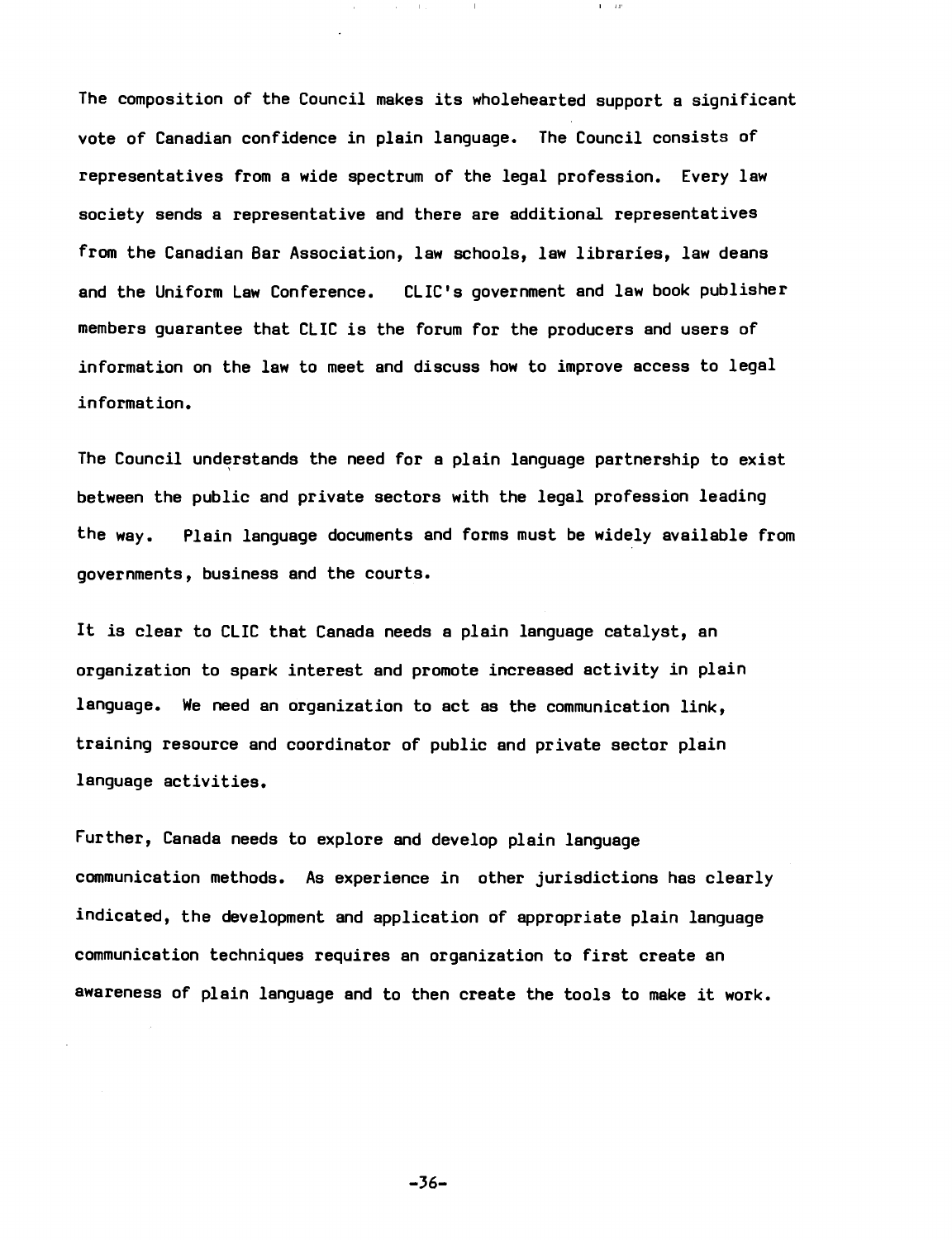#### WHY CLIC?

CLIC is not only the logical organization to fill these gaps, it is the perfect organization to do so.

CLIC's mandate is to improve access to information on the law. Plain language has proven to be an effective way to improve the public's access to the law because it helps them understand the language of the law.

CLIC can provide the forum the plain language movement needs in Canada. Its consultative approach to uncovering and studying legal information problems, as well as its cooperative approach to problem solving, can advance the use and impact of plain language. CLIC's network of experienced people and wide representation from users and producers of legal information can help plain language develop a Canadian context.

CLIC has a proven track record in taking new information delivery concepts and developing them to their fullest. CLIC's experience in Public Legal Education and indexing Canadian statutes has provided it with a wealth of information on the public's need for information and the problems encountered searching for information. Furthermore, CLIC can help the plain language movement learn about the public's legal information problems.

 $-37-$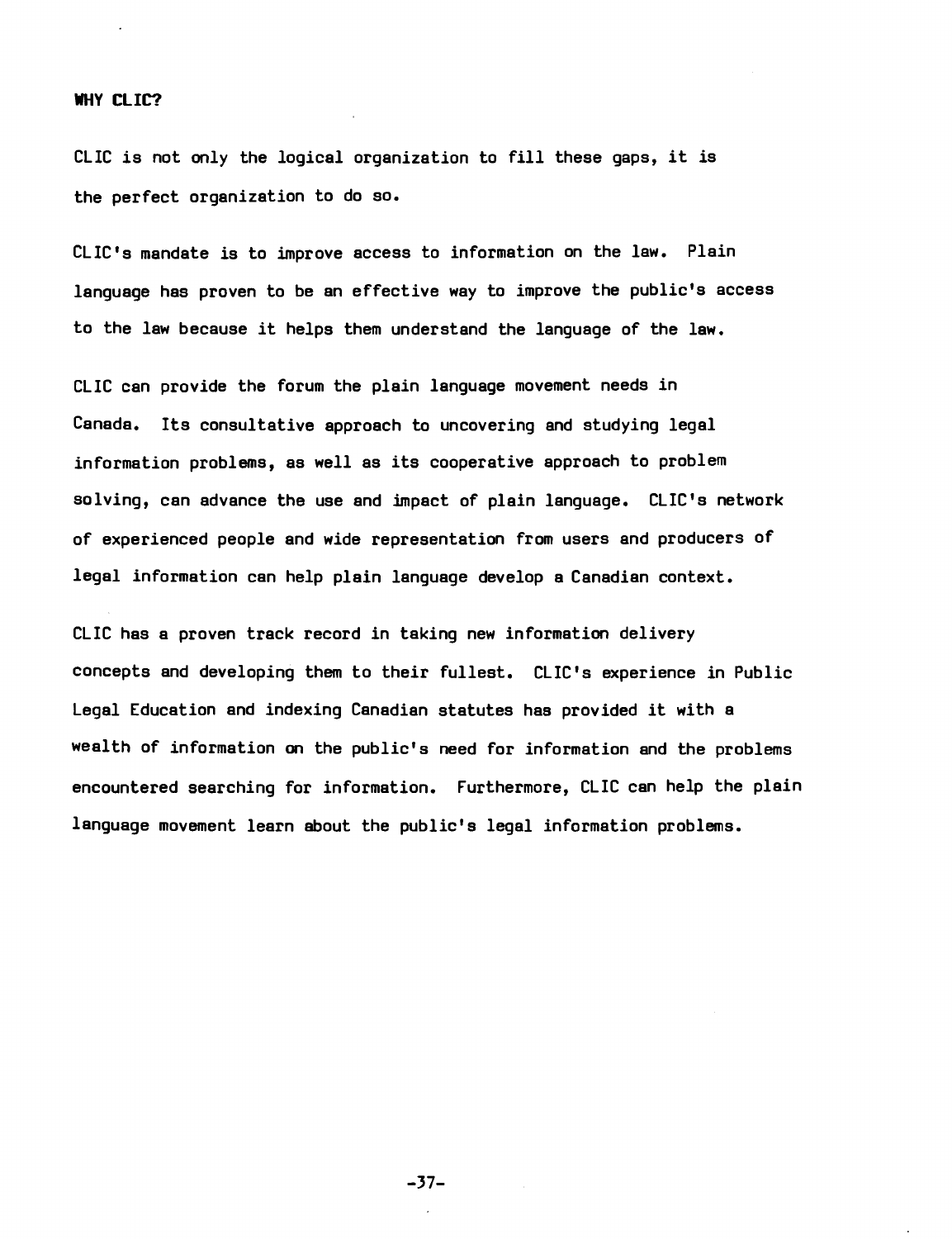# WHAT WILL CLIC DO?

CLIC will create a Canadian centre for plain language activities. Approved in principle by the Council in 1986, the CLIC plain language program has two goals:

- \* To create an awareness of plain language among the public and those who prepare legal documents and administrative forms, and
- \* To provide the tools, information, advice, training and research needed to use plain language.

The plain language program will be a special project within CLIC with a group of advisors drawn from the legal profession, the public, business, government and law schools. It will draw upon the plain language resources already developed by CLIC and those CLIC will need to create in order to provide a full range of communication, training and research services.

The priorities for the CLIC plain language program are to work on consumeroriented legal documents and administrative forms. These widely used documents must be made easier to use and easier to understand. It goes without saying that explanations of the law and government services for the public must be available in plain language. CLIC will focus its attention, at least initially, on preparing

\* training materials and "how to" workshops to teach those who prepare legal documents and administrative forms how to use plain language;

 $-38-$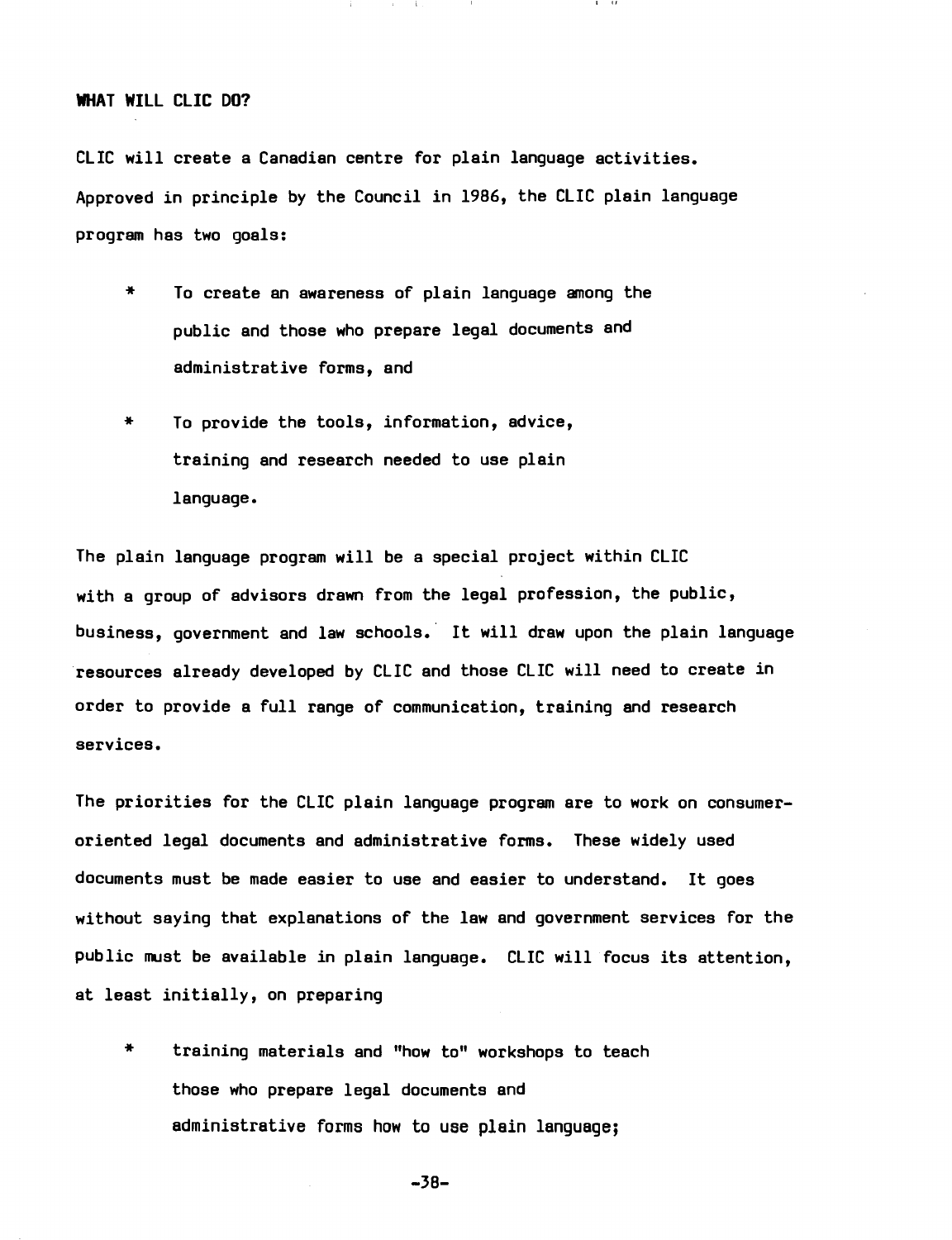- information services and a comprehensive resource collection of plain language samples, instruction manuals and descriptions of current plain language activities to let people use the experience of others in solving their own communication problems;
- an investigation of the availability of current plain language consultation services and the feasibility of creating a CLIC plain language contract agency

#### **TRAINING**

In order to make sure our plain language program meets the needs of those who prepare legal documents, CLIC will undertake an extensive analysis of how lawyers are trained to write, what types of instruction would be most helpful, and when in the legal education process it would be most appropriate to provide plain language instructional modules, or full courses, for use in law schools and continuing legal education programs.

We will be doing needs assessments on the training needs of government officials and producers of public legal education materials in order to create "how to" workshops on writing and form design to meet their needs.

CLIC is prepared to invest the time and energy needed to undertake a substantial research phase prior to designing "how to" courses or creating instructional guides. Training, if it's ever to be used six weeks after the course is given, must solve real life problems. In plain language terms, CLIC needs to find solutions to the common writing problems that

 $-39-$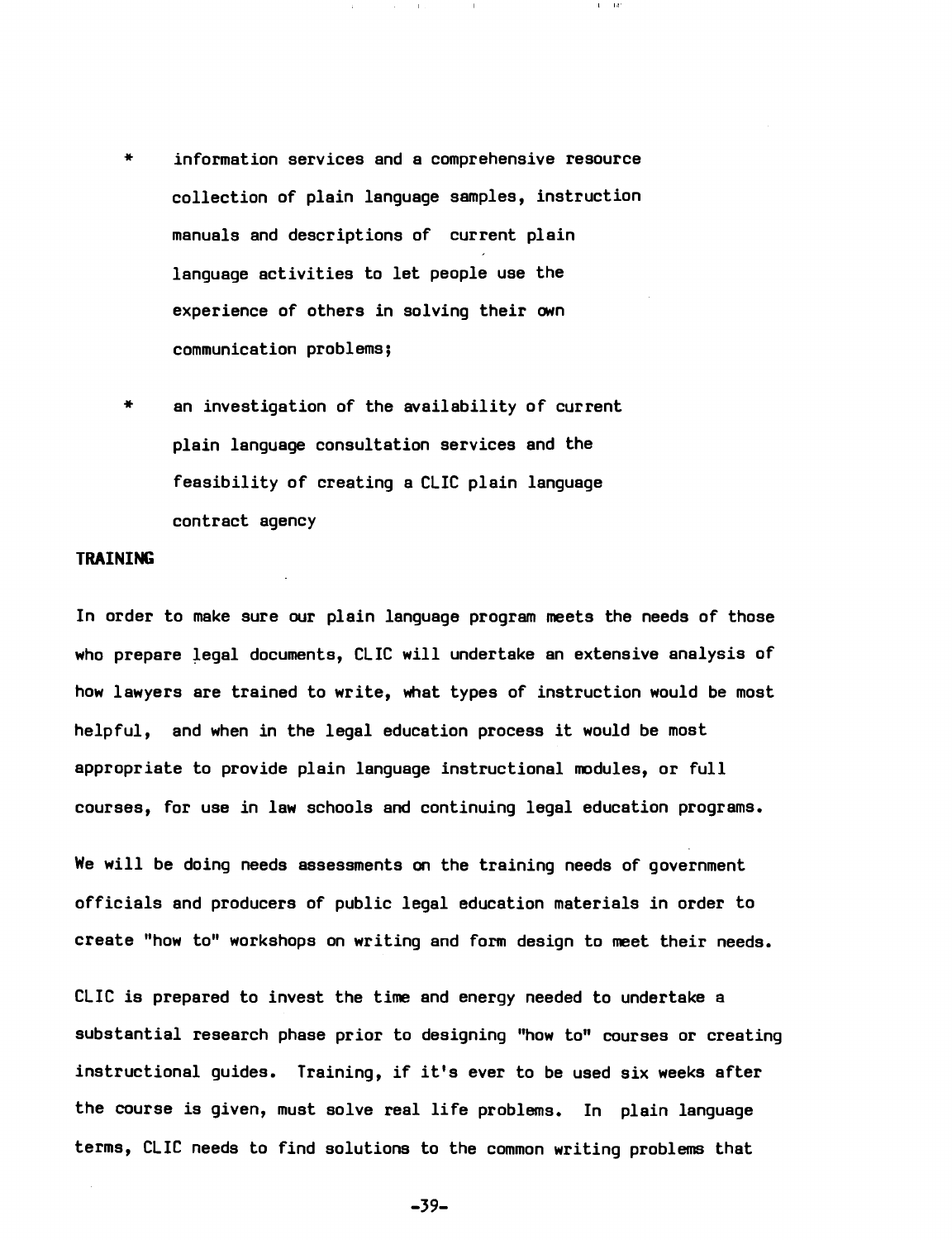occur every day. We will be calling on those who face these problems to help us find solutions. Professors of law, government form designers, lawyers and public legal educators from both common and civil law jurisdictions will be asked to help us in our research and to assist in the development and testing of 'how to' courses.

 $\sim 10$ 

 $1.1-1.0$ 

 $\alpha$ 

# SAMPLES AND INfORMATION SERVICES

When the Bank of Nova Scotia and the Royal Insurance Company were redrafting their consumer contracts, they worked in isolation. Neither was aware of the other's work even though they were in the same city, in fact, within a few blocks of one another. That was 1978-1979. It's 1987 and isolation is still a problem.

Those who have decided to use plain language want and can learn from each other's experience.

- \* Seeing how someone else designed a tax form can help you redesign yours.
- \* Seeing a plain language residential lease and hearing about the process that was used to create it, can shrink your four-page single spaced lease to a more manageable size.

A comprehensive bank of samples of plain language legal documents and administrative forms is urgently required. Being able to use other people's documents to guide you through the plain language drafting process will save time and money and will increase the likelihood that your new plain language document will be a success.

 $-40-$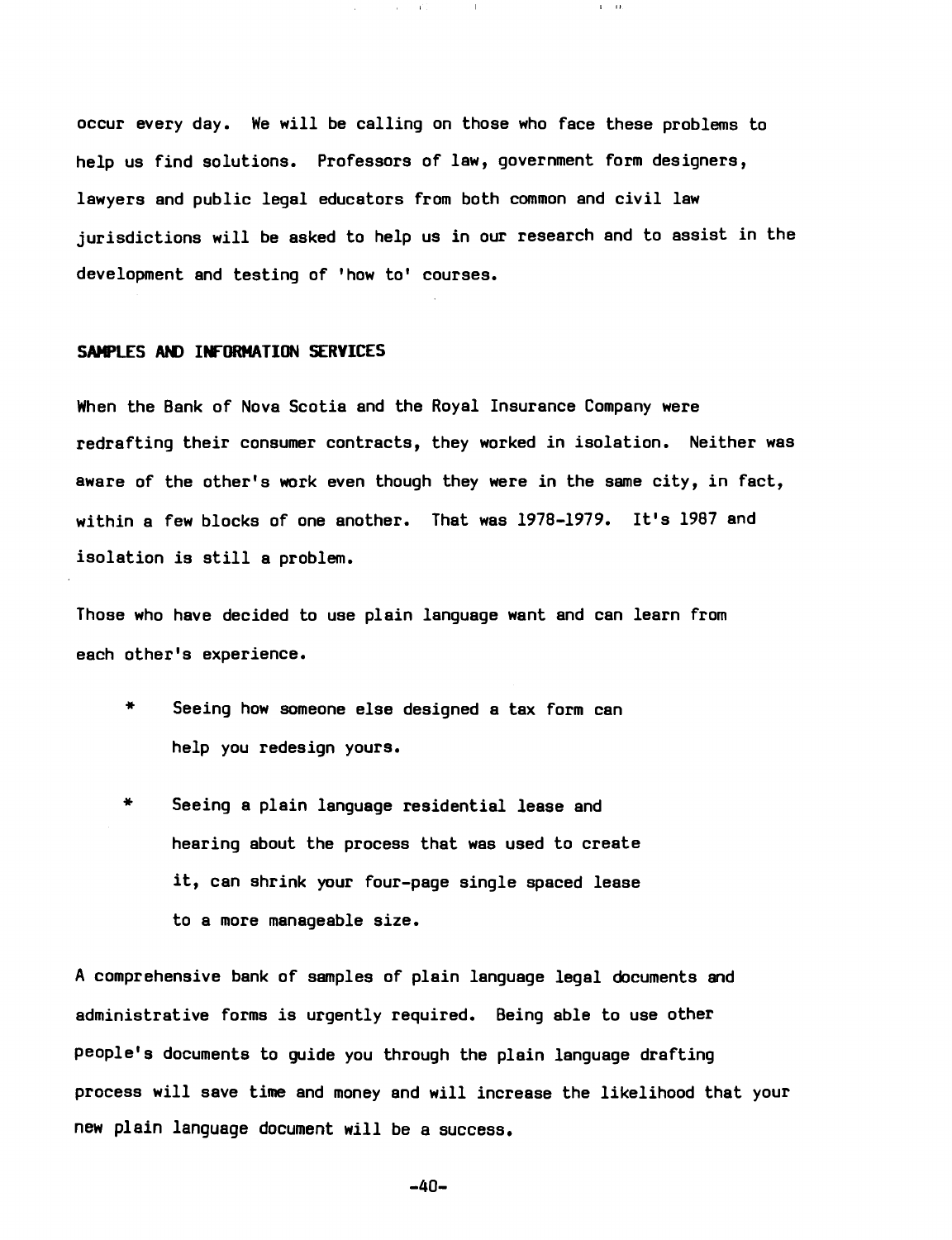CLIC will survey the existing plain language samples and determine where there are gaps. New samples of documents and forms will be created to fill these gaps and to add to our knowledge of how the plain language process works. It is essential that CLIC develop sufficient expertise to help the public and private sectors accurately predict what staff resources, time and money will be required to initiate a plain language re-do of their documents and forms.

I 1.1

Another solution to the problem of isolation will be the communication tools CLIC will create to put people in touch with others interested in plain language. Newsletters and a database of information on current activities, publications and conferences will connect people with plain language interests and experience.

CLIC will be able to maintain a comprehensive view of the plain language experience in Canada and monitor the areas that need plain language attention. Calling on the expertise of the CLIC plain language advisory board and experts in the field, CLIC will be able to effectively target its research efforts and produce practical recommendations for future action.

# CONSULTATION SERVICES

Ever since CLIC started researching plain language, the Council has been asked to undertake fee-for-service projects. We will respond to this growing need by investigating the possibility of providing a range of plain language consultation services. CLIC will consider establishing an agency that will be able to tackle small or large plain language redesign/rewrite projects, as well as creating plain language forms and documents from scratch:

 $-41-$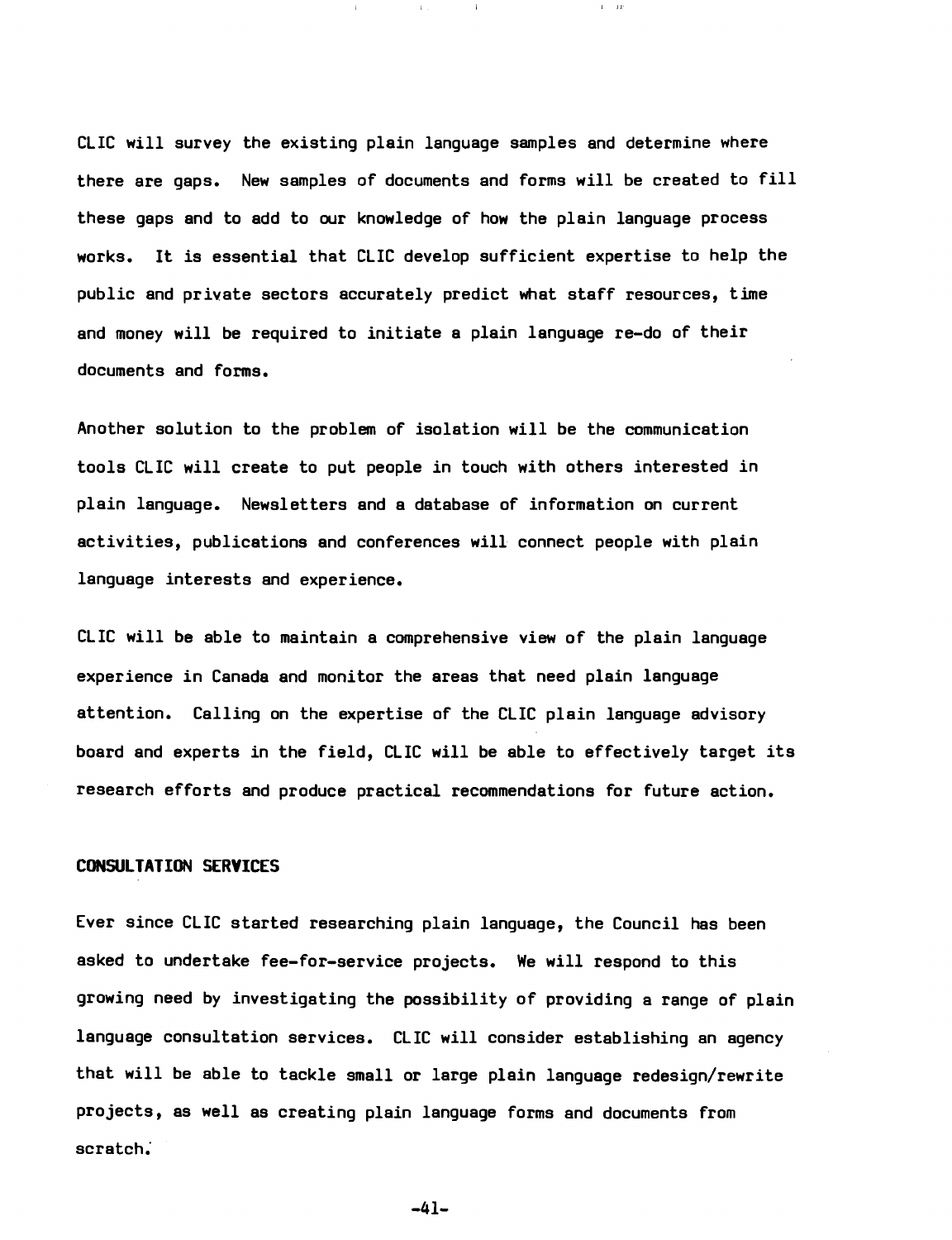CLIC will also be able to help governments and business assess their need for plain language documents and provide guidance on selecting communication consultants and how best to introduce plain language documents to their users/clients.

 $\mathbf{1}$ 

 $\mathbf{1}$ 

. . . .

**COLLECT**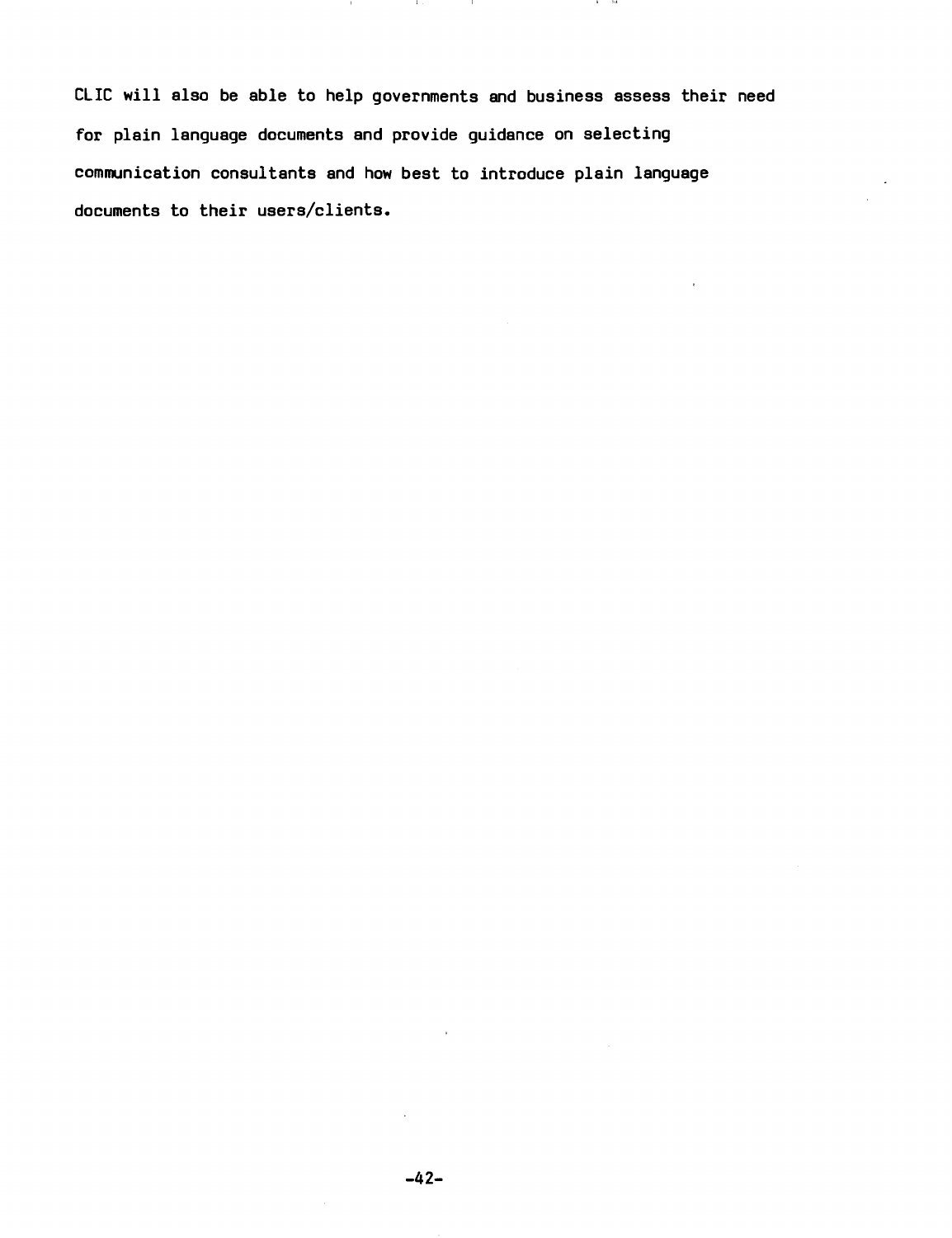#### Citations and Sources

 $\bar{\Gamma}$  .

 $\sim 10^{-1}$ 

 $\alpha = 1/2$ 

- Berry, Duncan. "Legislative Drafting: Could Our Statutes Be Simpler?" Paper prepared for the Commonwealth Law Conference, 1986.
- Blake, Marion, et al. Plain Language and the Law: An Inguiry and a Bibliography. Research Reports on Public Legal Education and Information, Report No.4. Ottawa: Department of Justice, Canada, 1986.
- Charrow, Veda R. "Achieving Plain Language." Unpublished paper, presented at a Conference in Sherbrooke, Quebec, August, 1985.
- Cohen, David S. "Comment on the Plain English Movement." Canadian Business Law Journal 6 (1981-1982): 421-446.
- Dale, William. Legislative Drafting: A New Approach. London: Butterworths, 1977.
- Dayananda, James T. "Plain English in the United States." English Today (January 1986): 13.
- Dick, Robert C. Legal Drafting. 2nd edition. Toronto: Carswell, 1985.
- Eagleson, Robert D. "Plain English and Government Communications: The Case for Plain English." Unpublished paper, presented at a seminar in Canberra, Australia, June 14, 1983.
- Eagleson, Robert D. "Plain English in Legislative Drafting." Unpublished paper, 1985.
- Eagleson, Robert D. Progress in Plain English: A Report on Recent Developments Overseas. Canberra: Information Co-ordination Branch, Department of Sport, Recreation and Tourism, 1985.
- Felker, Daniel B., ed. Document Design: A Review of the Relevant Research. Washington, D.C.: American Institutes for Research, 1980.
- Felker, Daniel B., et al. Guidelines for Document Designers. Washington, D.C.: American Institutes for Research, 1981.
- Felsenfeld, Carl. "The Plain English Movement in the United States." Canadian Business Law Journal 6 (1981-1982): 408-421.
- Felsenfeld, Carl; Siegel, Alan. Writing Contracts in Plain English. St. Paul, Minn.: West, 1981.
- Fingerhut, Martin. "The Plain English Movement in Canada." Canadian Business Law Journal 6 (1981-1982): 446-452.
- Flesch, Rudolf. How to Write Plain English: A Book for Lawyers and Consumers. New York: Harper and Row, 1979.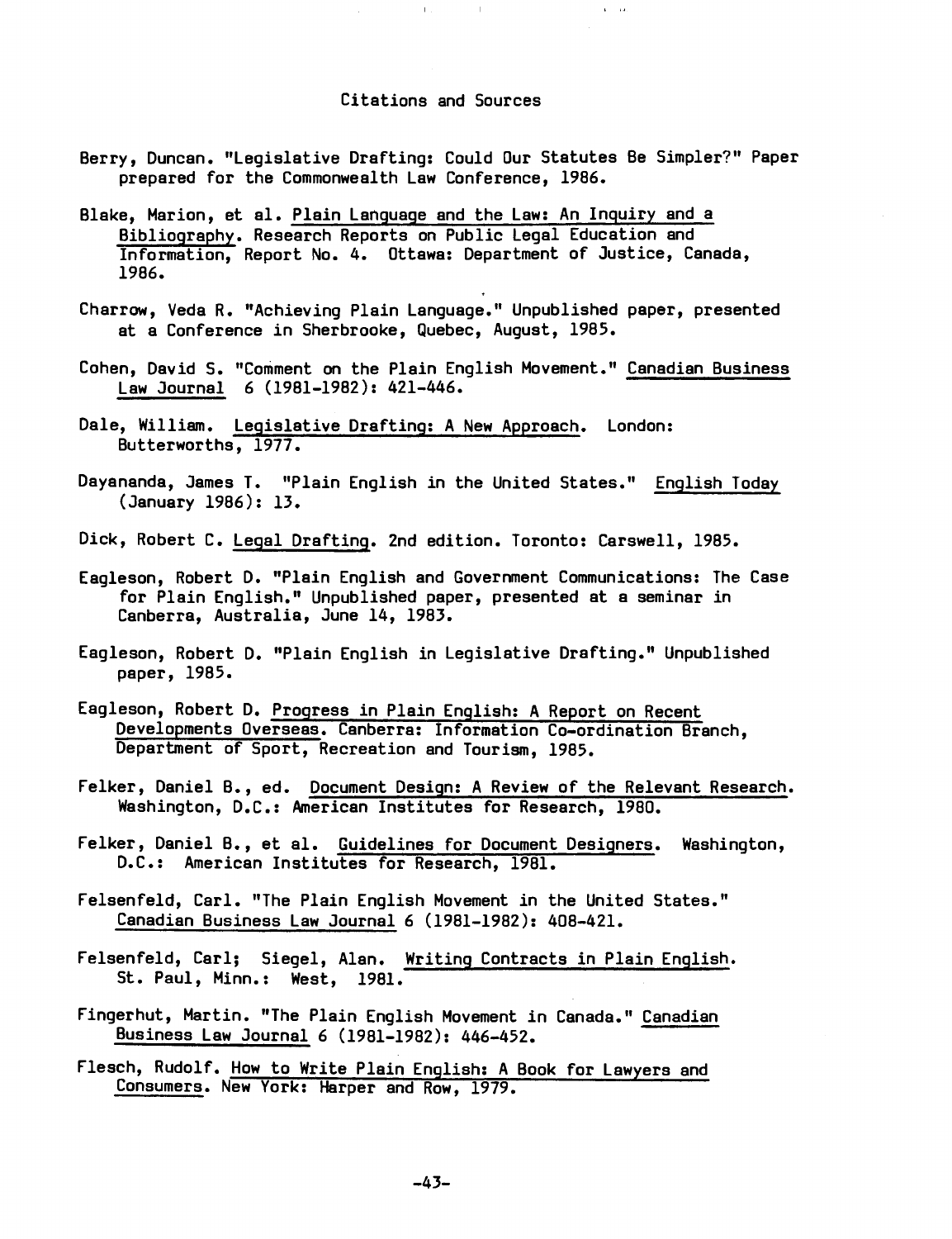- foers, J. Michael. forms Design: An International Perspective. London: Inland Revenue, 1987.
- Goldfarb, Ronald L.; Raymond, James C. Clear Understandings: A Guide to Legal Writing. New York: Random House, 1982.
- Great Britain. Parliament. Administrative forms in Government. Presented to Parliament by the Chancellor of the Duchy of Lancaster. London: HMSO. Cmnd. 8504.
- Hathaway, George H.·"An Overview of the Plain English Movement for Lawyers." Michigan Bar Journal (Nov. 1983): 945-949.
- Jayewardene, C.H.S.; Pelpola, T. International Review of Public Legal Education and Information. Research Reports on Public Legal Education and Information, Report No.1. Ottawa: Department of Justice, Canada, 1986.
- Jones, E.Z., and Jones, G.M. "Drafting Government Regulations and Other Legal Documents in Plain English: What Difference does it Make?" In Drafting Documents in Plain Languge. New York: Practicing Law Institute, 1981. 269-287.
- Joseph, Albert. "Requlations Writers: Who are They and What are Their Needs?" Paper presented at the Conference on Regulations in Plain English, Brookings Institute, June 2, 1978.
- Kuzara, Christine. "Plain English in Legislative Drafting." Michigan Bar Journal (November 1983): 980.
- Larsen, Norman. "The Interaction of Language and the Legal Process." Paper presented at the Canadian Law and Society Association Annual Meeting, 1986.
- Law Reform Commission of Victoria. Legislation, Legal Rights and Plain English. Melbourne: The Commission, 1986.
- Lieberman, Jethro K. "To Reach and Teach the Public, Write Better." In Understanding the Law: A Handbook on Educating the Public. Chicago: American Bar Association, 1983. 23-28.
- Lloyd, Harold A. "Plain English Statutes: Plain Good Sense or Plain Nonsense?" Law Library Journal, Vol. 78. 683.
- Mellinkoff, David. The Language of the Law. Boston: Little, Brown and Company, c. 1963, 1983.
- Mellinkoff, David. Legal Writing: Sense and Nonsense. St. Paul, Minn.: West Publishing Co., *1982.*
- National Consumer Council. Plain Words for Consumers: Layout of Consumer Contracts: The Case for a Plain Language Law. London: The Council, 1984.